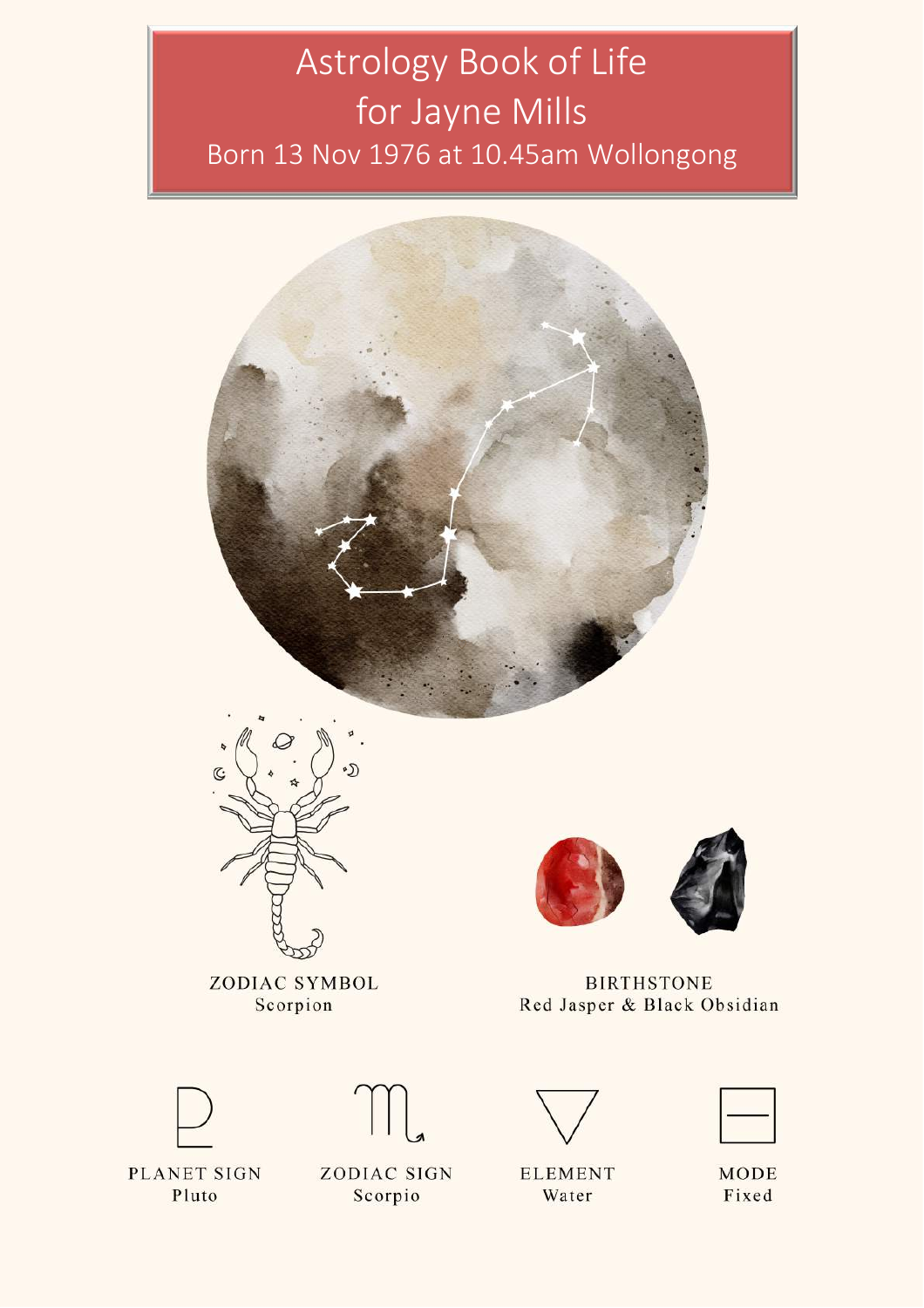



| Elements              |                             | <b>Sign Modes</b> |                         |                |
|-----------------------|-----------------------------|-------------------|-------------------------|----------------|
| Fire                  | $\overline{4}$              |                   | Cardinal                |                |
| Earth                 | 1                           |                   | Fixed                   |                |
| Air                   | 7                           |                   | Mutable                 |                |
| Water                 | 11                          |                   |                         |                |
| Polarities            |                             |                   | <b>House Modes</b><br>9 |                |
| 11<br>Masculine       |                             |                   | Angular                 |                |
| Feminine              | 12                          |                   | Succedent<br>Cadent     |                |
|                       |                             |                   |                         | 4              |
|                       | <b>Aspect Types</b>         |                   |                         |                |
| ď                     | Conjunction                 |                   | 0°00'                   |                |
| ₽                     | Opposition                  |                   | 180°00'                 |                |
| $\frac{\Delta}{\Box}$ | Trine                       |                   | 120°00'                 |                |
|                       | Square                      |                   | 90°00'                  |                |
| $\overline{\ast}$     | <b>Sextile</b>              |                   | 60°00'                  |                |
| 4                     | Semisquare                  |                   | 45°00'                  |                |
|                       | Sesquisquare                |                   | 135°00'                 |                |
| $\overline{\pi}$      | Quincunx<br>150°00'         |                   |                         |                |
|                       |                             |                   |                         |                |
| Pt                    | <b>Chart Points</b><br>Name |                   | Sg                      | <b>Hs</b>      |
|                       |                             |                   |                         |                |
|                       |                             |                   |                         |                |
| D                     | The Moon                    |                   | S                       | 6              |
| O                     | The Sun                     |                   | ጤ                       | 10             |
| ¥                     | Mercury                     |                   | m,                      | 10             |
| ò                     | Venus                       |                   | ₽                       | 11             |
| ď                     | Mars                        |                   | ጤ                       | 10             |
| 4                     | Jupiter                     |                   | ୪                       | 5              |
| ħ                     | Saturn                      |                   | Ω                       | $\overline{7}$ |
| ×                     | Uranus                      |                   | m,                      | 10             |
| Ψ                     | Neptune                     |                   | ø                       | 11             |
| ÷                     | Pluto                       |                   | ≏                       | 9              |
| R                     | Chiron                      |                   | Ϋ                       | $\overline{4}$ |
| U                     | The North Node              |                   | m,                      | 10             |
| ิซิ                   | The South Node              |                   | ಕ                       | $\overline{4}$ |
| As<br>Mс              | The Ascendant               |                   | æ                       | $\mathbf{1}$   |

#### **Planet Sign Position House**

The Moon Cancer 27°Cn26' 6th The Sun Scorpio 20°Sc43' 10th Mercury Scorpio 24°Sc01' 10th Venus Sagittarius 28°Sg14' 11th Mars Scorpio 24°Sc18' 10th Jupiter Taurus 26°Ta51' 5th Saturn Leo 16°Le40' 7th Uranus Scorpio 08°Sc18' 10th Neptune Sagittarius 12°Sg50' 11th Pluto Libra 13°Li02' 9th Chiron Aries 28°Ar37' 4th The North Node Scorpio 03°Sc24' 10th The South Node Taurus 03°Ta24' 4th The Ascendant Aquarius 01°Aq26' 1st The Midheaven Libra 20°Li58' 10th

Prepared by Tameera **~** Intuitive, Astrologer, Numerologist www.tameera.com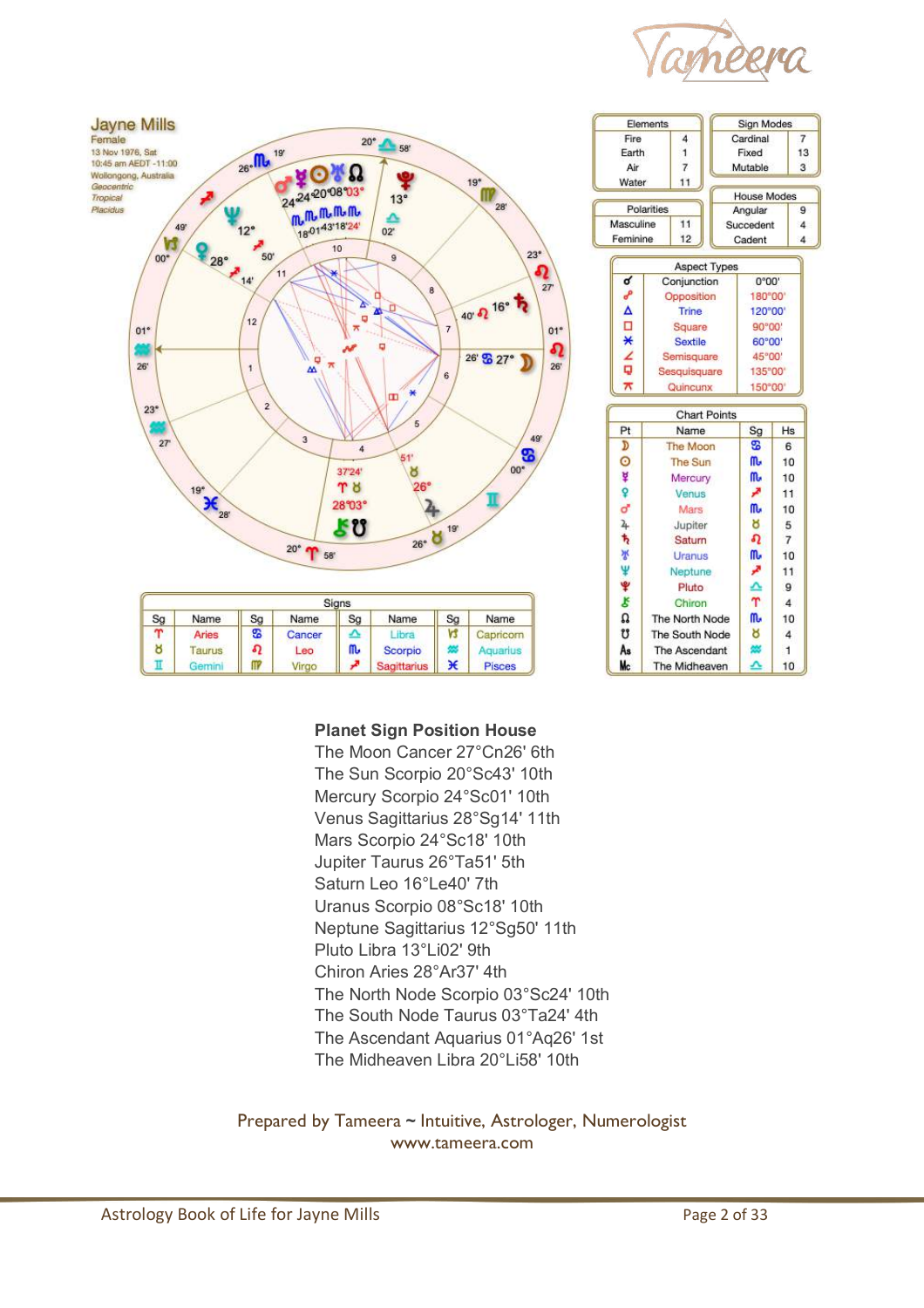



*"Astrology is a science in itself. It taught me many things and I am greatly indebted to it."* ~ Albert Einstein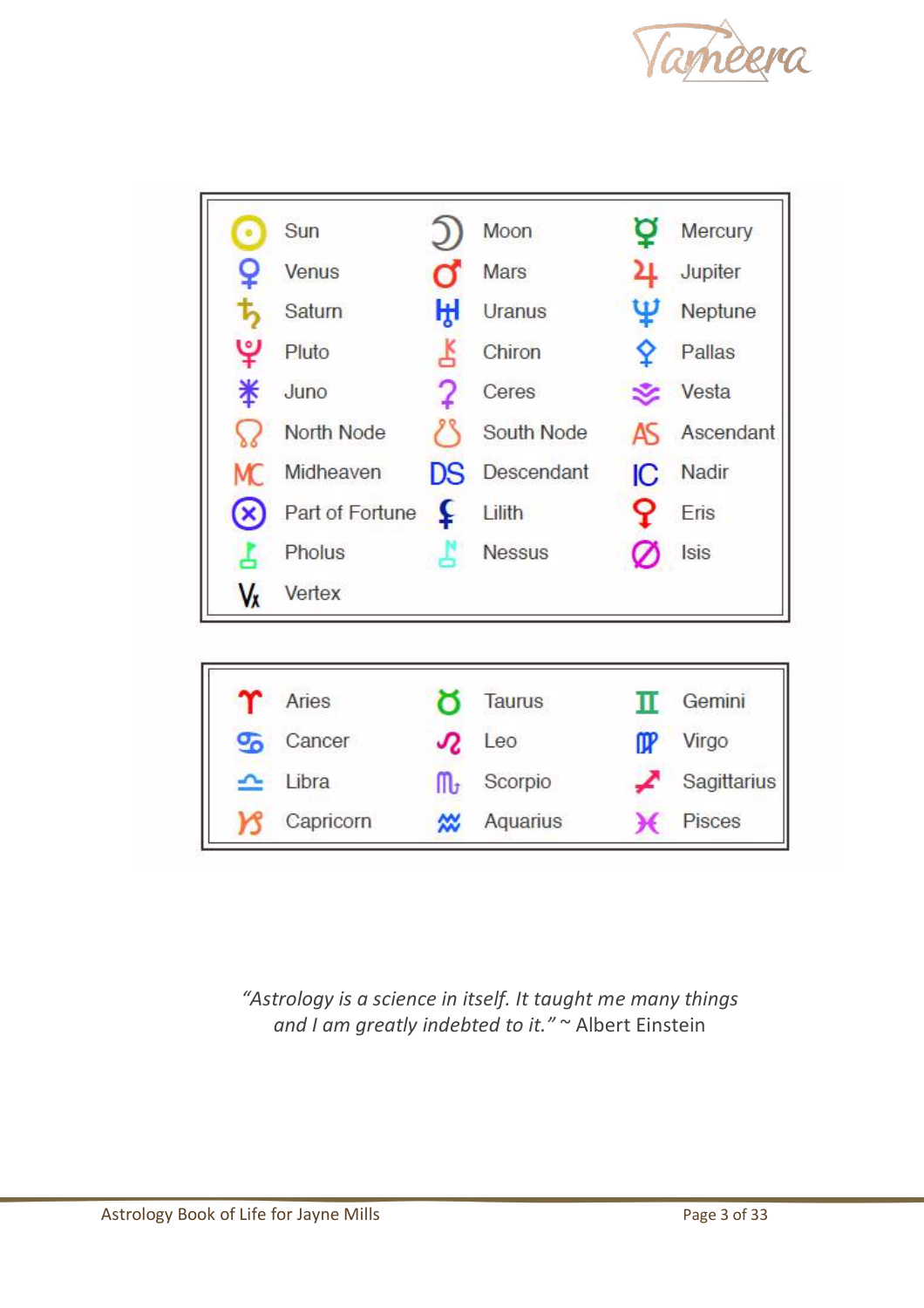

**Astrocartography** your personal world meridian lines, for travel, where to live and to bring good energy to your home:



#### **World view Non Local Space**

**Australia Local Space Meridians**

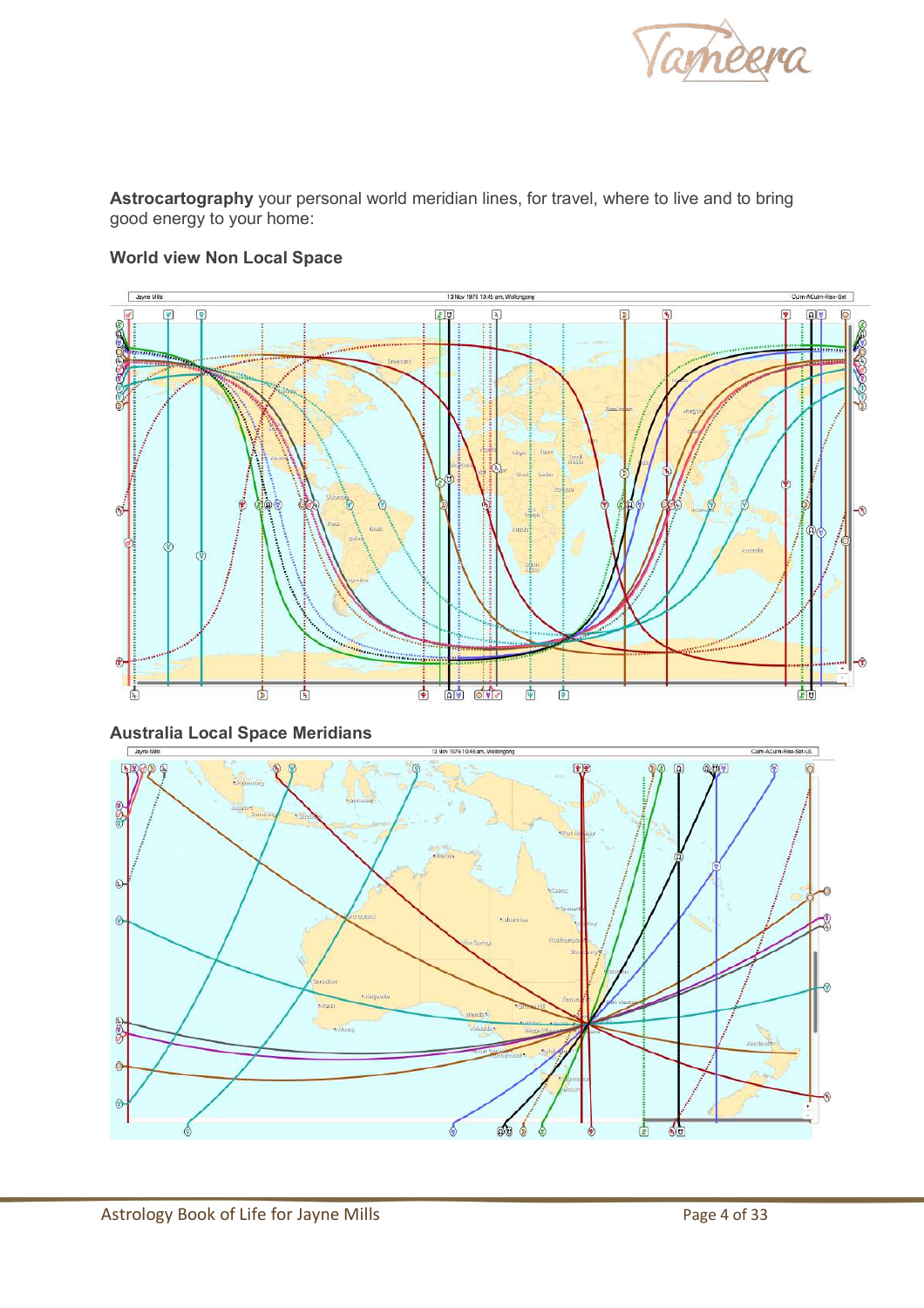

#### **How to read your Astrocartography Map**

First locate where you live and look to see if there is a symbol of a planet or meridian line running through, also view the area surrounding (approx. 250km / 124 miles).

Locate a place you've lived or travelled to. Do you have energy lines there? How did you feel in this place?

Your local space lines are from where you are born – I have turned off your local space lines for your world view as it is quite difficult to read otherwise.

Your sun shows where you should be living, working or gravitating towards. You can feel 'at home' in this location. Barack Obama has a strong sun line running through Washington DC on his astrocartography map.

You can also tune into the energy of the place by its ruling energy and governing sign.

**Sun**  $\circ$  governed by  $\delta$  Leo the lion – representing creativity, providing and being seen.

Your suns meridian line is a good place to be living or working – you'll feel at home here. Positive vibes will bloom, leading to happiness and progress. Any latent creative talent will emerge. Good health and increased vitality will be encouraged by the atmosphere. An inner glowing feeling will emerge being in the sun's energy, you'll feel a renewed sense of joy when arriving.

Under the sun's meridian you'll experience enhanced relationships with locals, along with increased popularity however an effort must made to develop new contacts and friendships especially if you're shy or introverted.

There are good opportunities to be found, excellent for career development. Confidence within your work can increase under the sun. Prosperity is enhanced.

**Moon**  $\mathbb{C}$  governed by  $\mathfrak{D}$  Cancer the crab – emotional connections and family.

Living or travelling under the moon's energy will increase your emotions and intuition. There is evidence to show you will either feel this place is your home or the opposite! It's advised to spend time here before settling.

Care is needed with emotions whilst living/working/travelling under the moon lines energy (especially when it comes to partners, family and children). If working under the moon line energy it's likely you will be put in charge of a large group of people.

It can certainly feel like home here, once settled you probably won't want to leave. It's a good place for a family reunion or self-catering holiday (like camping or air bnb). Home and family often take precedence over career under the moon's energy so could also be a good place to retire.

**Mercury**  $\circ$  governed by  $\mathbb{I}$  Gemini the twins and  $\mathbb{I}$  Virgo the goddess of agriculture – representing change, being of service and connections.

You'll be keen to get out and about and make as many new contacts and friendships under the energy of the winged messenger. Mercury's restlessness must be countered which could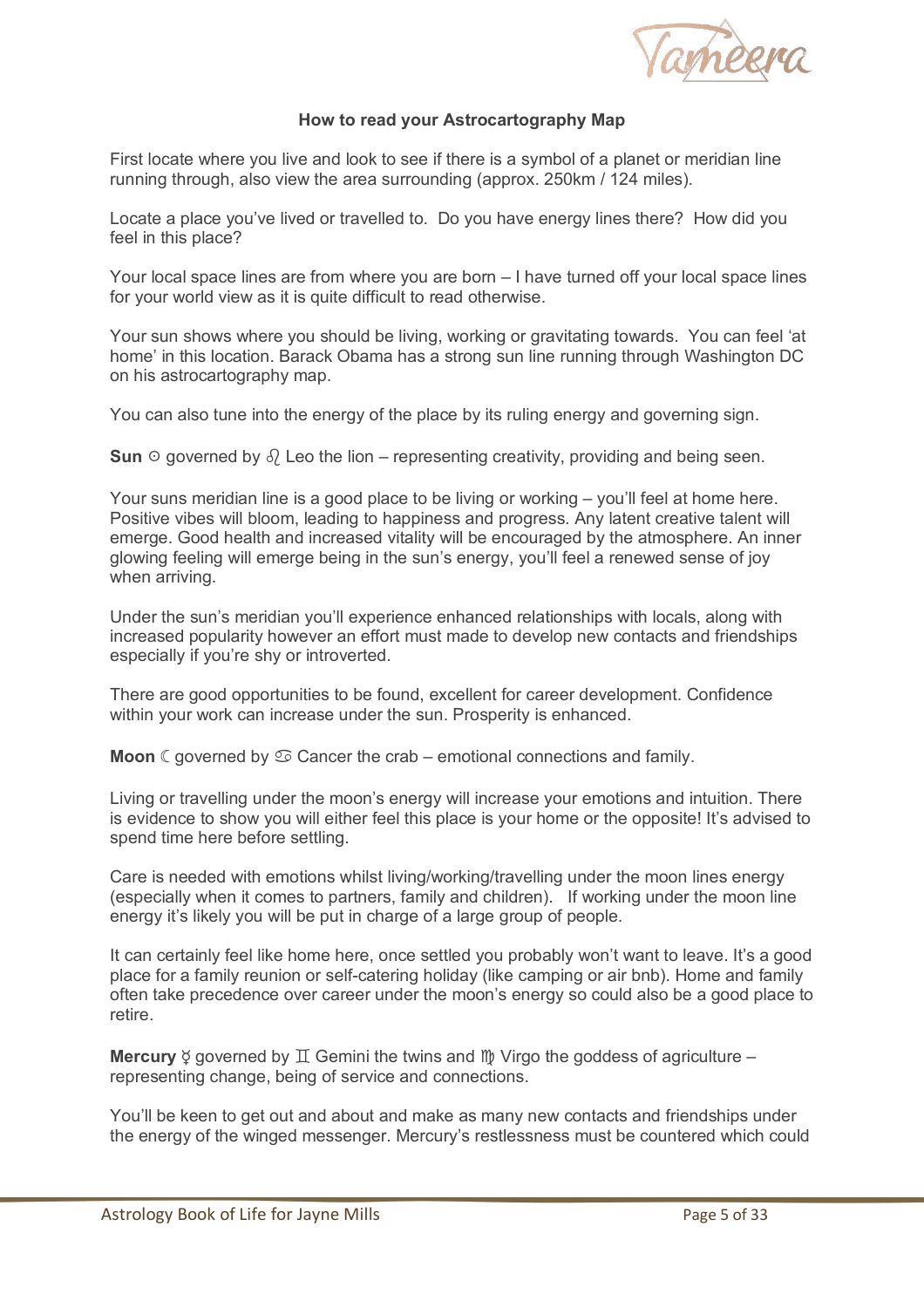

mean settling down can be difficult. Your mind will be incredibly active here. You will feel the need to communicate and travel around this location.

This is a fun place to be to bring out your extraverted side! This is the perfect location for anyone wanting to develop or express their communication skills – work in the media, writing, teaching, speaking, marketing and travel are all highly favoured.

You may find yourself changing homes under this location, or changing the interiors. Working from home would be prosperous under Mercury's energy line.

**Venus**  $\Omega$  governed by  $\chi$  Taurus the bull and  $\Omega$  Libra the scales of justice – representing beauty.

You'll develop a new beautiful "bloom" under the energy of Venus which can make you very attractive to others. Life can feel more relaxed and enjoyable here. Your social life may take precedence over your career. If unattached you may well find your partner or soulmate under the energy of Venus. Business partnerships can be prosperous.

The energy of Venus is a wonderful location for a honeymoon or romantic holiday. Fashion, design and beauty businesses can prosper here – there can however be a tendency to be too laid back, driven organised people will do well.

There will be plenty of opportunity to create a beautiful home in this location. You may feel more extravagant living or travelling under the energy of Venus so some restraint will be necessary if you're wanting to save money.

**Mars**  $\beta$  governed by  $\gamma$  Aries the ram – independent and leading the way.

Beware of taking impulsive action when moving under the location of your Mars planet or meridian line. Initiative is good however care must be taken not to force your opinions onto others. If moving to a country where the locals are laid back, challenges must be accepted however with considerable tact. Be mindful of asking too much of partners here as you're in the energy of wanting to push forward.

This could also be a good location to reside after a breakup with the strong energy used to positively build a new future with new people.

Your career can move forward with lightning speed. A pioneering spirit with a sense of adventure will be appreciated. Care is needed in your enthusiasm to move forward – ensuring your partner / family are listened to. Not a great place for a relaxing family holiday – adventure and sports will go down well though.

**Jupiter া** governed by  $\chi$ <sup>7</sup> Sagittarius half human half horse centaur – the philosopher and traveller.

The great expectation of living or traveling under the energy of (lucky) Jupiter is usually lived up to, however care is needed to make sure there's not excessive optimism. You will find room for intellectual and mental expansion here.

A wonderful location for retirement with the energy ripe to focus on what you've always wanted to do. Literary or philosophical publications can also make excellent progress.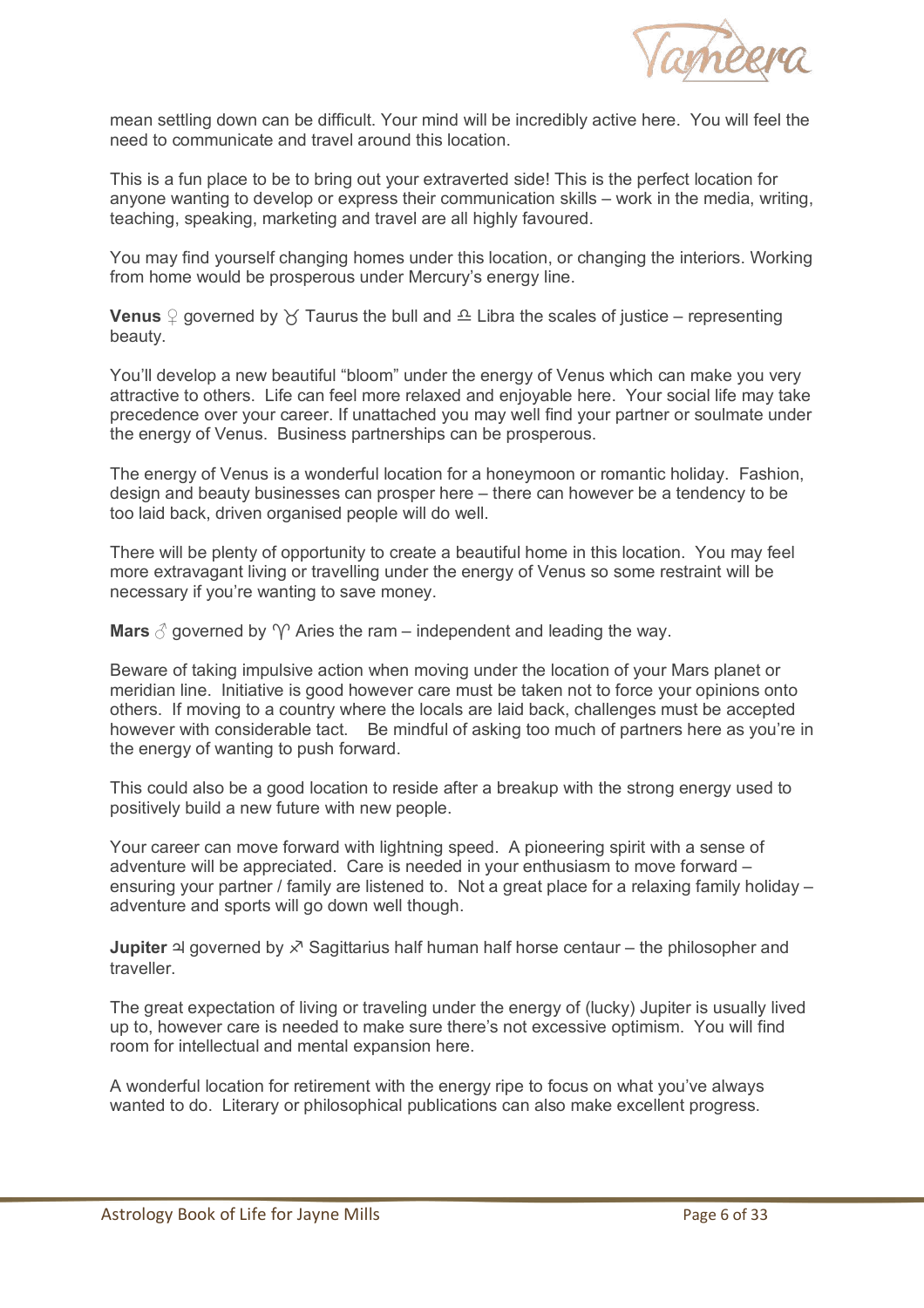

**Saturn h** governed by  $\mathcal{V}_0$  Capricorn the goat – representing executive energy and moving through limitations**.**

If you are prepared to work long and hard in a very disciplined way – perhaps for very little money, the experience could well pay off in the long term and bring considerable prestige. Challenges would have to be accepted without question.

Your personal and business relationships are likely to be stressful in this location and maybe cause setbacks and problems. If you can overcome with slow steady steps, progress is likely to be made.

A heavy burden of responsibility is very likely living under Saturn's energy line. This can result in the achievement of a high powered yet lonely person. Your career will likely dominate life more than usual. If moving because of family problems, they will have to be met head on.

A sense of duty will be called for however you won't regret personal sacrifices, going on to enjoy peace and happiness.

**Uranus**  $\frac{1}{2}$  governed by  $\frac{1}{2}$  Aquarius the water bearer (a dichotomy and air sign) - the freedom seeker, higher intelligence and mystical healer.

If you're thinking of moving under Uranus' energy you'll probably feel and act differently than usual and enjoy a new lease on life. New extreme reactions to the location could be a considerable source of trouble. If this is the case remember *"when in Rome do as the Roman's do!"* and avoid making attempts to challenge the status quo.

You can find yourself making relationships and friendships with people you find quite different, dynamic and exciting. Caution should be exercised before rushing in as you could get more than you bargained for. Career opportunities can seem new and exciting however before moving here long term stay for a test period. Sudden unexpected changes could harm career progress, coming like a "bolt out of the blue". If you do choose to move here keep your options open / don't burn your bridges until you're 100% it's the right move.

The main attraction of living under the energy of your Uranus line is that it probably offers a new and different lifestyle so a fresh start can be made. It may however not be what you expected!

**Neptune**  $\Psi$  governed by  $H$  Pisces – swimming between fantasy and reality with deep intuition.

You will no doubt adore this location when first arriving. You will find it beautiful and imagine life will be easy and relaxed under the influence of Neptune (master of illusions and god of the sea). It's important you keep reality in check as you're likely to look at your environment and life with rose tinted glasses. Moving under Neptune's energy line without a thorough investigation can cause disappointments and confusion.

You'll meet likeminded friends, potential lovers and partners under Neptune. If you're on an 'Eat, Pray, Love' quest with a different lifestyle and spiritual community you'll find happiness here. Holiday romances are more likely to happen yet unlikely to last.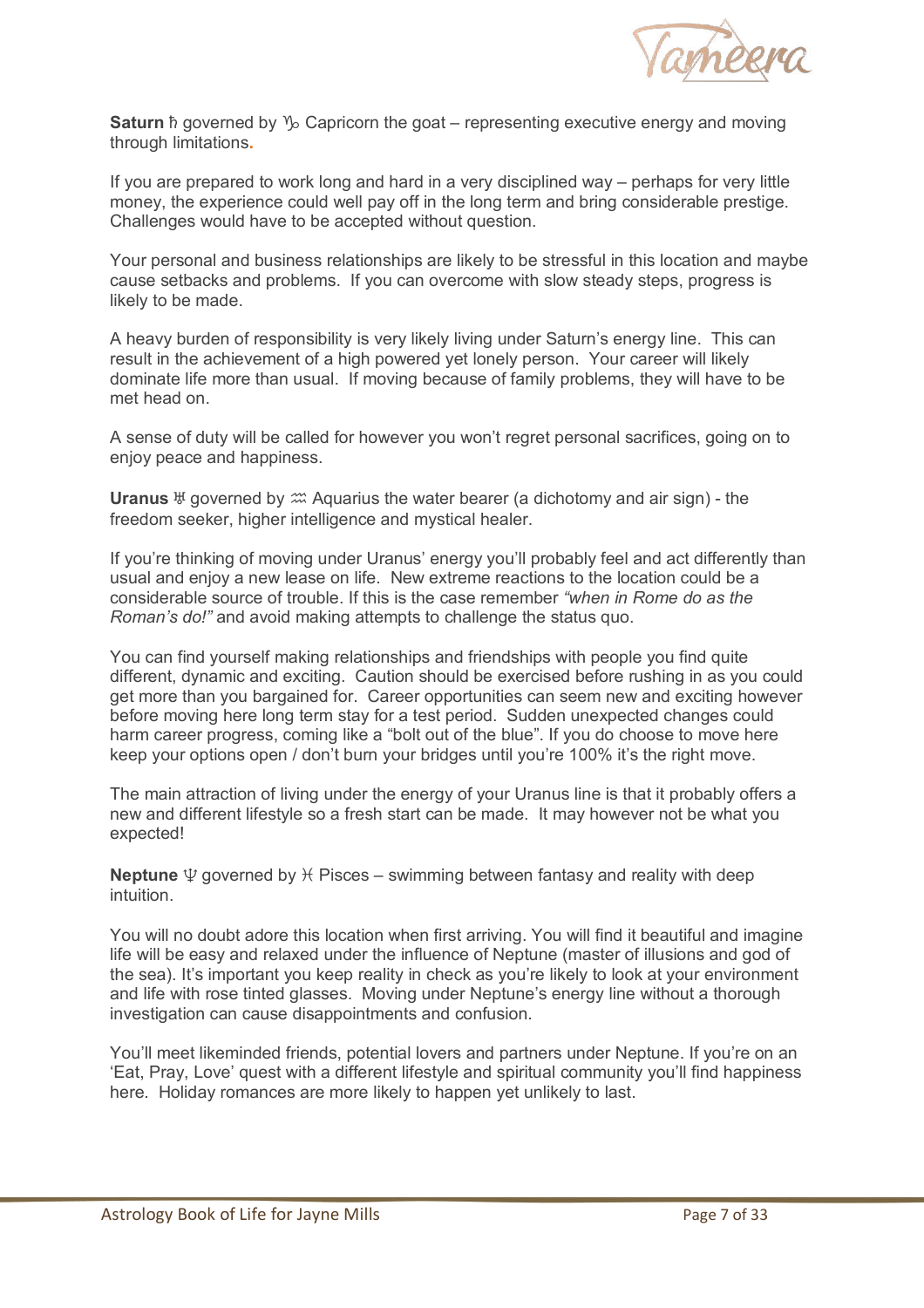

If you're looking to take up a career under your Neptune energy meridian line, make sure you know exactly what's expected and when. Working out the practical details is essential – for example how much you'll be paid and when. Signed contracts are vital to make sure everything is above board. For example, if you're a young person in the theatre or entertainment business under Neptune be especially careful.

Neptune meridian line energy is the perfect place to get away from it all. It's also good for a timeshare, make sure contract details are in order first. If your home is here, do what you can to make it feel really peaceful.

**Pluto**  $\mathbf{\mathcal{Q}}$  governed by  $M$ , Scorpio representing power, sex, money and rebirth.

Moving under the energy of your Pluto meridian line will give you additional inner strength, the need to pursue and deeper self-analysis. In some respects, the locals could be somewhat in awe of their new resident as they will feel your inner power.

Entering into a new business commitment you may find yourself working with tough business colleagues or partners where you'll need to stand your ground and hold strong boundaries to move forward. Emotions will be heightened and your sex life enhanced.

A career in big business and power struggles will flourish. You may find yourself called to take over, just as when Mars is on the line, ruthlessness must be avoided at all costs.

An element of soul searching will occur, which will have to be worked through before you can feel reborn or at least ready to face life from a fresh perspective.

**Chiron** ⚷ (looks like a key) governed by Virgo representing healing and being of service.

Moving under the meridian line or planet of Chiron could cause considerable problems for you with unexpected developments perhaps leading to extreme personal changes. There will almost certainly be problems with partnerships here.

It would be best to know the person really well (for example through their astrology and numerology charts) before starting a new business partnership in this location. Emotional stress can build up and a lack of sense of humour could be damaging.

Teaching and healing can prosper under Chiron's energy, however this will not occur without a certain amount of upheaval and unexpected developments. Chiron is great for spiritual retreats, and can bring spiritual breakthroughs.

**North Node** ☊ where you're headed to in life.

The North Node in our own astrology charts is where we're moving to in life. You will feel connected emotionally and spiritually under the meridian line energy of your North Node. This is a good location for the development of meaningful relationships.

Your instincts will be enhanced to make the right decisions leading to success.

You'll make progress in your career, with ambitions gradually achieved. Living under the North Node should be a comfortable experience. You'll feel it's just the right place to be and in control.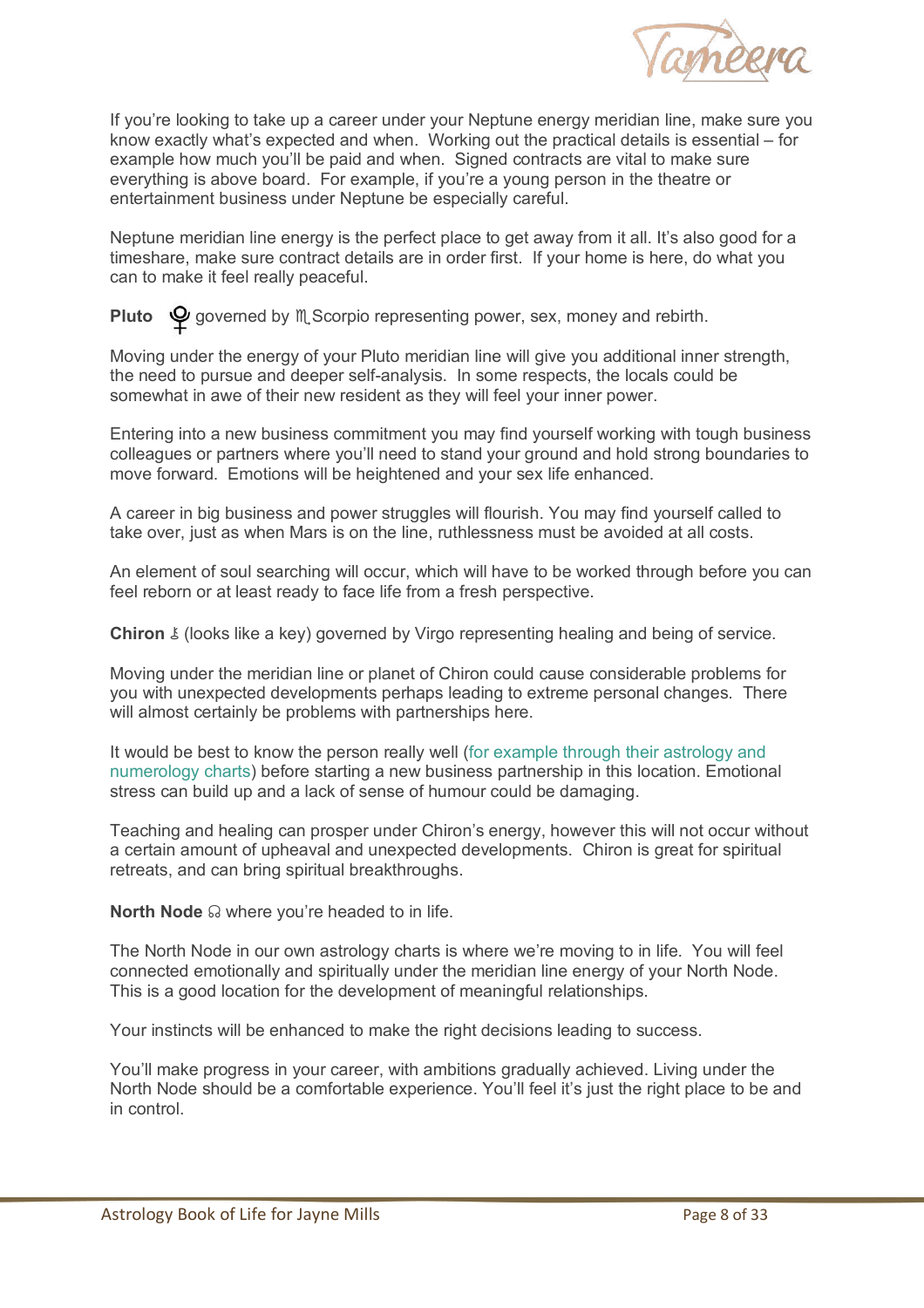

# **INTRODUCTION**



This report has been written to introduce you to the concepts of astrology and help you get started with your natal chart. Astrology is a complex and meaningful science which takes years to study and apply successfully; however, we would like to whet your appetite with this report, and encourage you to deepen your understanding through other means.

Most planets move quite slowly, so we can be sure that they were in a particular sign at your time of birth, regardless of the actual time of day. However, in cases where a planet did change sign during your day of birth, you will see two paragraphs describing that planet - one for the sign that planet was in in the first part of the day, and one for the sign that planet was in for the last part of the day. In these cases, you should read both paragraphs to determine which one describes you better, and this might then help you determine which part of the day your birth actually occurred in.

Astrology is a study of the connection between planets and life on Earth. It is based on a concept that energy patterns form between other planets and Earth; and that these energies affect our lives as individuals and communities.

An astrological chart, also known as a horoscope, natal chart, or birth chart, records the relationship between the planets and the signs of the Zodiac. Charts can be calculated for the birth of a person, a community, an event or anything that seems momentous. The horoscope is as individual and unique as your fingerprint.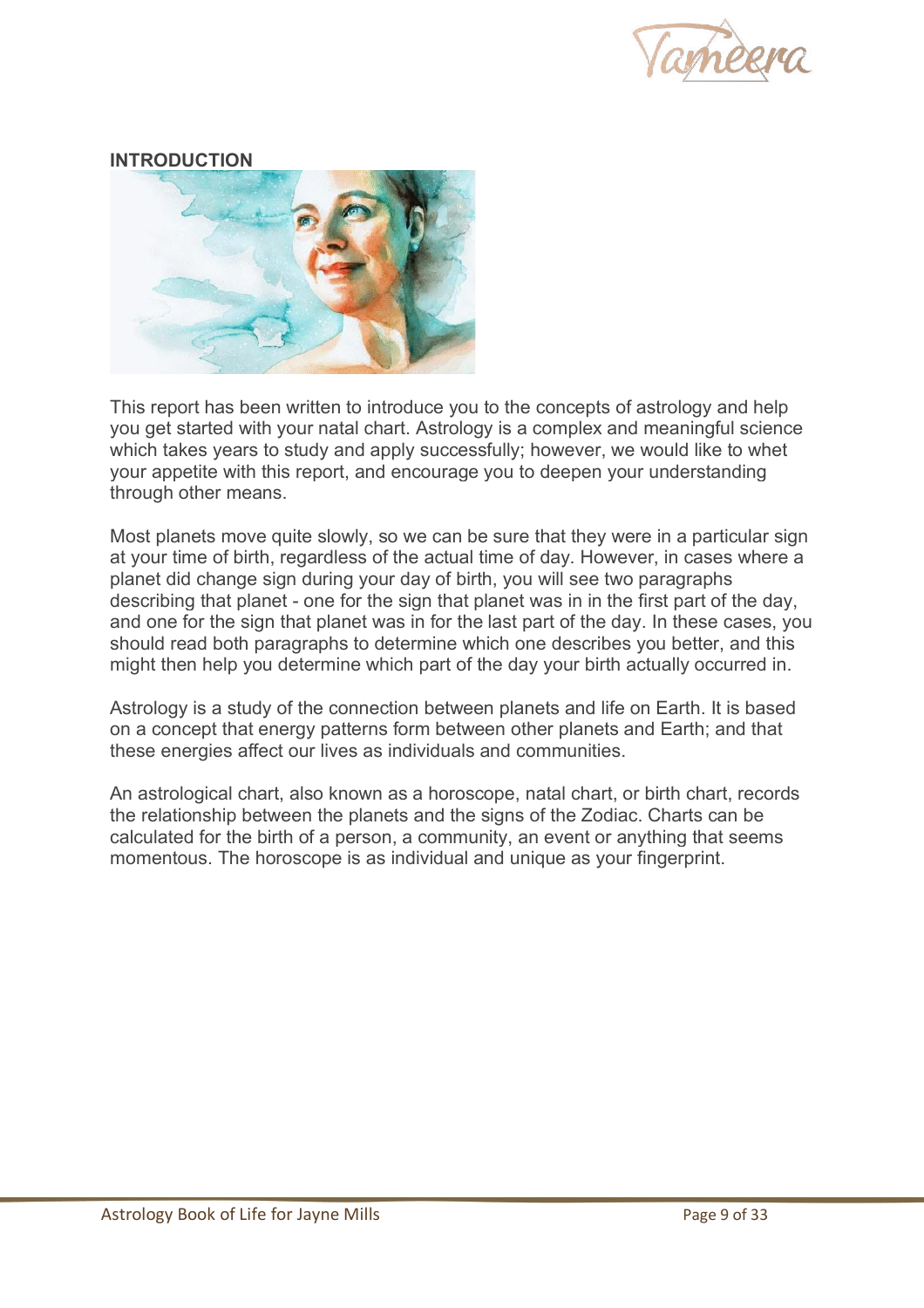

# **LIFE GOALS**



*The Sun* 

*If you would hit the mark, you must aim a little above it; Every arrow that flies feels the attraction of earth.* Longfellow, *Elegiac Verse* 1880.

Just as the Sun is the centre of the earth's Solar System, so does the Sun play a vital role in your life on earth. Your life goals are linked to your Sun - its Zodiac Sign and its position in your chart. Contrary to popular belief, the Sun isn't the only planet to be considered in a person's chart, but it is an important component. The Sun gives you an indication of how you can shine in your life. You will feel truly alive when you're living the traits indicated by your Sun. Therefore it's likely that you will spend much of your life on a journey to self discovery, aiming to incorporate these traits into your life. Understanding the energy of your Sun is a good starting point to understanding yourself and your purpose in life.

#### *The Sun is in the 10th House*

Your Sun is in the 10th House of your Birth Chart meaning that you're the sort of person who likes to make your mark on the world, in particular through your profession. Depending on other influences in your chart you're likely to be born to parents of good standing in the community. From this favourable start in life, you're likely to steadily improve on your status. Success usually comes easily in whatever business or profession that you choose. People in high places are likely to look on you with favour, helping you further your ambitions.

You're also likely to rise to a prominent position in society, perhaps even in government office. You've high moral standards, which you apply to yourself and to other people. Fortunately your vitality and health are usually good and therefore you're well able to achieve your goals. You're likely to carefully consider your proposed primary partner, before entering into a commitment which affects your standing in the community. As a result, depending on other influences in your chart, you're likely to benefit through your primary partnership. Ancient astrologers consider that the Sun is well-placed in the angular 10th House of a chart, and therefore, you're likely to be successful in achieving your goals.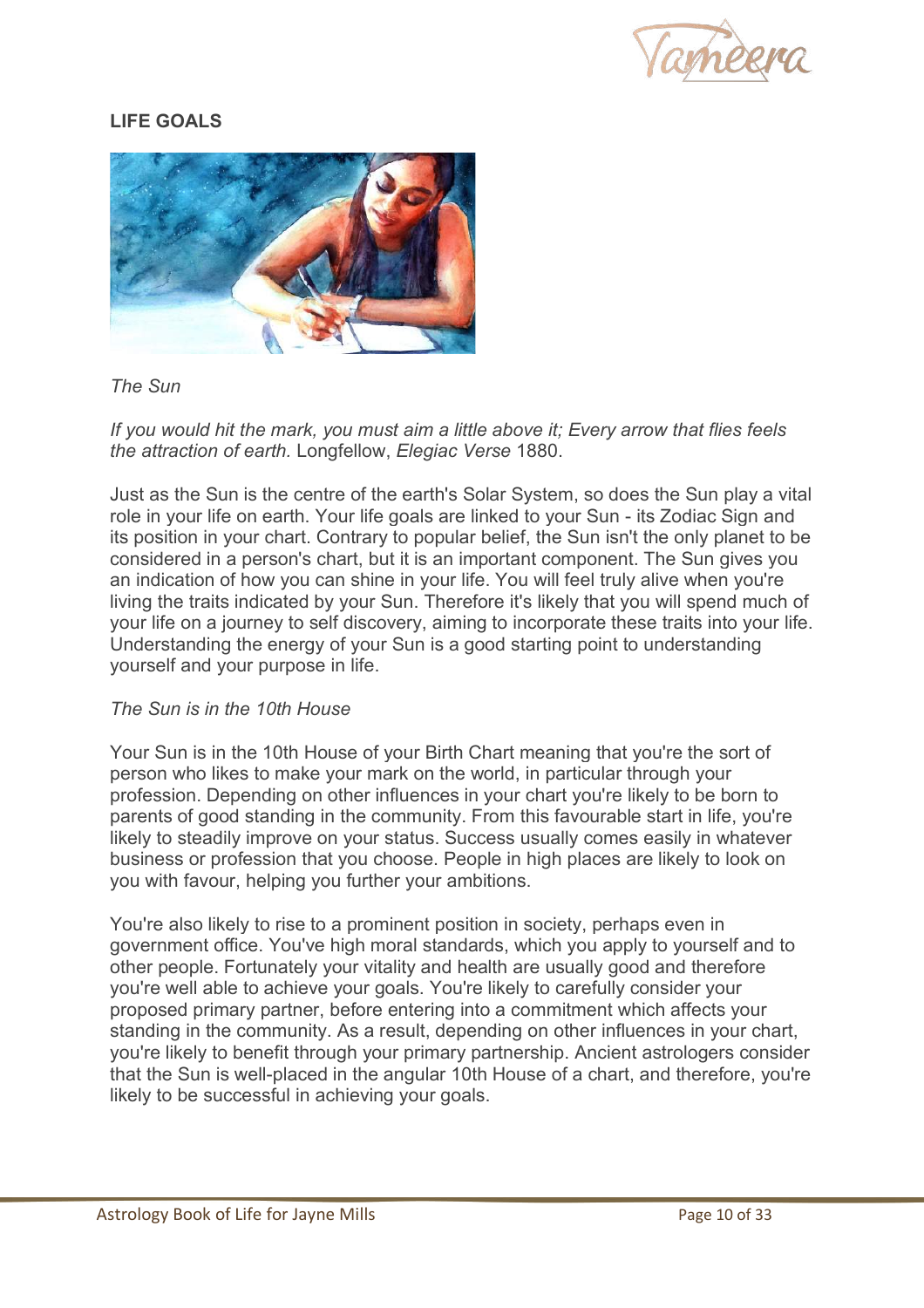

# *The Sun is in Scorpio*

Your Sun is in the Zodiac Sign of Scorpio indicating that you're a passionate and intense individual, who likes to experience life at a very deep level. None of the superficial skating over life's surface for you. You like to penetrate life's mysteries and the intricacies of personal relationships. You demand an intimacy and honesty in your life that can be challenging to others.

In fact, you're an excellent counsellor as you're insightful and not frightened of tackling the minefield of emotions which surround subjects such as death, sexuality and metaphysical experiences. Ironically while you demand soul bearing from others, there is a secretive side of yourself, which means that you may be somewhat of a mystery to those around you. Scorpio is a Water Sign which means that you do have a strong emotional nature, which if violated can spark the scorpion in you. You can freeze out loved ones if you believe that you have been wronged. Coming to terms with this side of your nature is one of your challenges in life. Fortunately, you're also resourceful, well able to find what is needed to survive and thrive. This is particularly true in financial matters, as long you trust your instincts and trust the right people. You learn to know the right place to search for information, or the right person to approach.

# *Sun is Trine Moon*

This is a lovely aspect to have in your Birth Chart as it gives you a helping hand in life from a young age. In some ways you are charmed. When the Sun is making a positive aspect to the Moon, this means that you're likely to succeed in your life through promotion, prosperity, and help from powerful people. You're also likely to gain employment easily, and earn the respect of other people. Your health and vitality is good, helping you achieve your goals. You're attractive to other people, as they are intrigued by your personality. You are confident, and yet you are not egotistical. You attract people who help raise your position in society and assist you in achieving your goals.

# *Sun is Conjunct Mercury*

What a lively mind you have! This combination means that you're curious, keen to learn new tricks and meet new people whenever possible. People are drawn to your interest and willingness to join in on any new activity. What a blessing you are when your friends and family ask you to join in. You are likely to succeed in life through your quick wit and business acumen. You have strong opinions and are likely to be an independent thinker. You can be relied on to give your opinion if others ask for advice.

You're studious, learning new subjects with ease, and are particularly adept in the scientific and mathematical fields. If the intellect is not your forte, then hand and eye co-ordination is likely to be. You are a great juggler, either literally or with the ability to multi-task. You need to be wary of seeking stimulation at all costs, with the end result meaning that you fail to complete a task.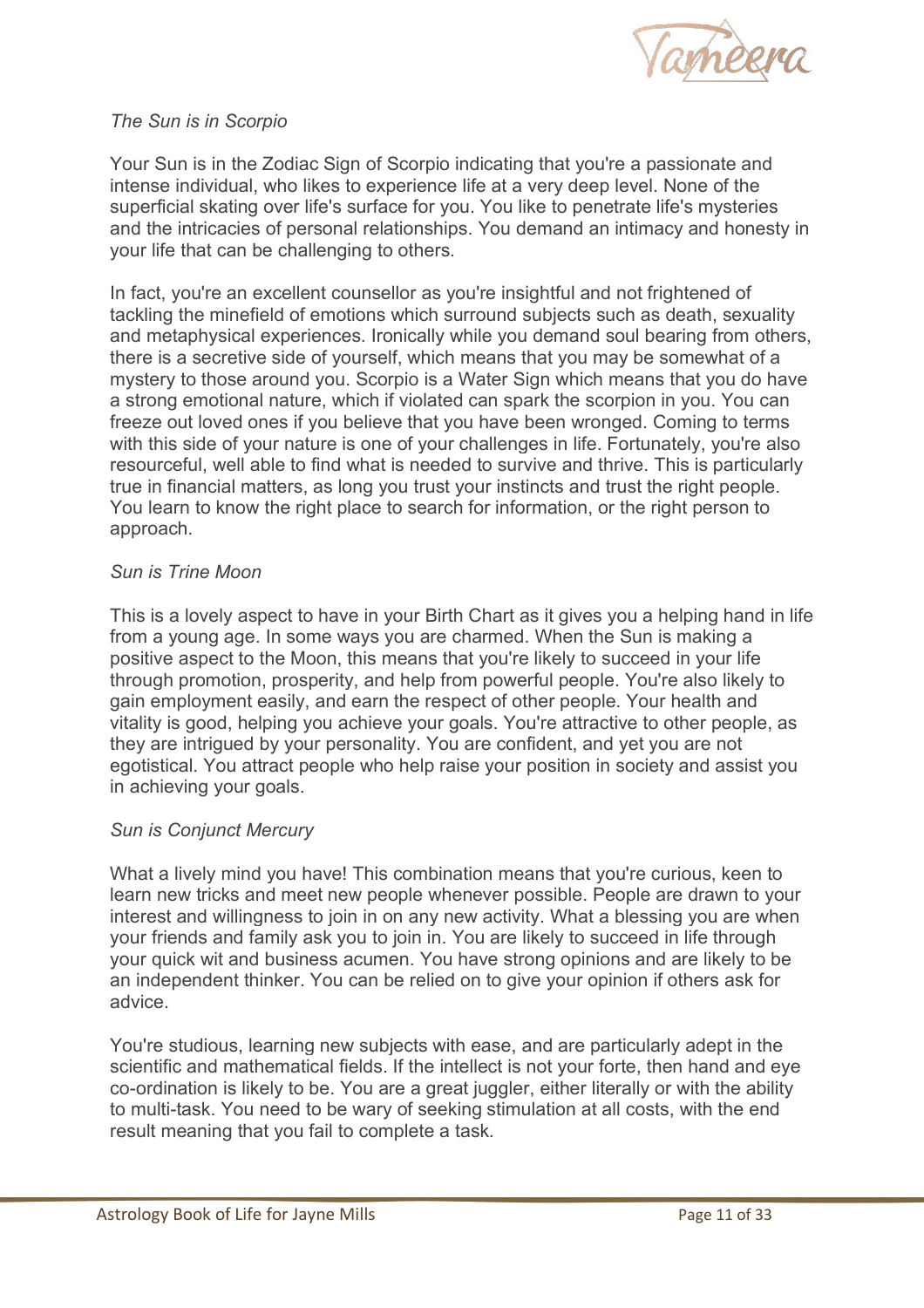

You could be the proverbial "Jack or Jill of all trades, master/mistress of none". However, if you develop your ability to make choices and master some skills then you are dexterous and able to achieve whatever you set your mind to.

# *Sun is Conjunct Mars*

The Sun and the planet Mars come into contact in your chart meaning that you're hard working and energetic, able to tackle most of life's challenges with confidence and a positive attitude. A natural-born leader, you prefer taking the initiative, rather than sitting back and waiting for things to happen. You're courageous and like to take a few risks in life, particularly ones that satisfy your sense of adventure and provide an outlet for your boundless energy.

Self-motivation comes easily and you find it difficult to accept the motto that "all good things come to those who wait". You prefer to tackle a project or problem head on rather than wait around for a solution. While confidence and initiative are positive traits, you do need to exercise some patience and caution. Knowing when to take risks and when to wait are both vital to a successful outcome in any project. As long as you find positive outlets for your enterprising nature, and don't act too impulsively you're likely to stride forth and succeed in achieving your life goals.

#### *Sun is Opposite Jupiter*

The Sun is making contact with the planet Jupiter in your Birth Chart indicating that you've the ability to achieve your life goals, but the path isn't always easy. On the positive side you are optimistic and enthusiastic and are likely to encounter good fortune at some stage during your life. It's possible that a father or grandfather figure gives you a helping hand towards achieving your goals. However, you've a tendency to jeopardise your own success through being grandiose in your goals and plans. You've an overly-optimistic and idealistic approach to life, which prevents you from making a realistic appraisal of most situations.

You can be restless, needing excitement and adventure, finding it difficult to commit to a course of action or to settle in one place. Depending on other influences in your chart you're the typical ideas person who has difficulty putting in the hard work needed to achieve a finished product. Your challenge is to find a balance between stability and adventure. "Moderation in all things" could be a good motto to remind you to curb your excesses. Once you've learned self-restraint then you're able to reach all of your goals.

#### *Sun is Square Saturn*

The Sun is making a difficult contact with the planet Saturn in your chart indicating that you have to face some hardships before achieving your life goals. It's possible that you had a difficult childhood, experiencing either emotional or financial troubles. Perhaps your father, or a father figure, was an imposing and restrictive force in your life. As a child you may have felt imprisoned, unable to communicate your innermost thoughts and feelings.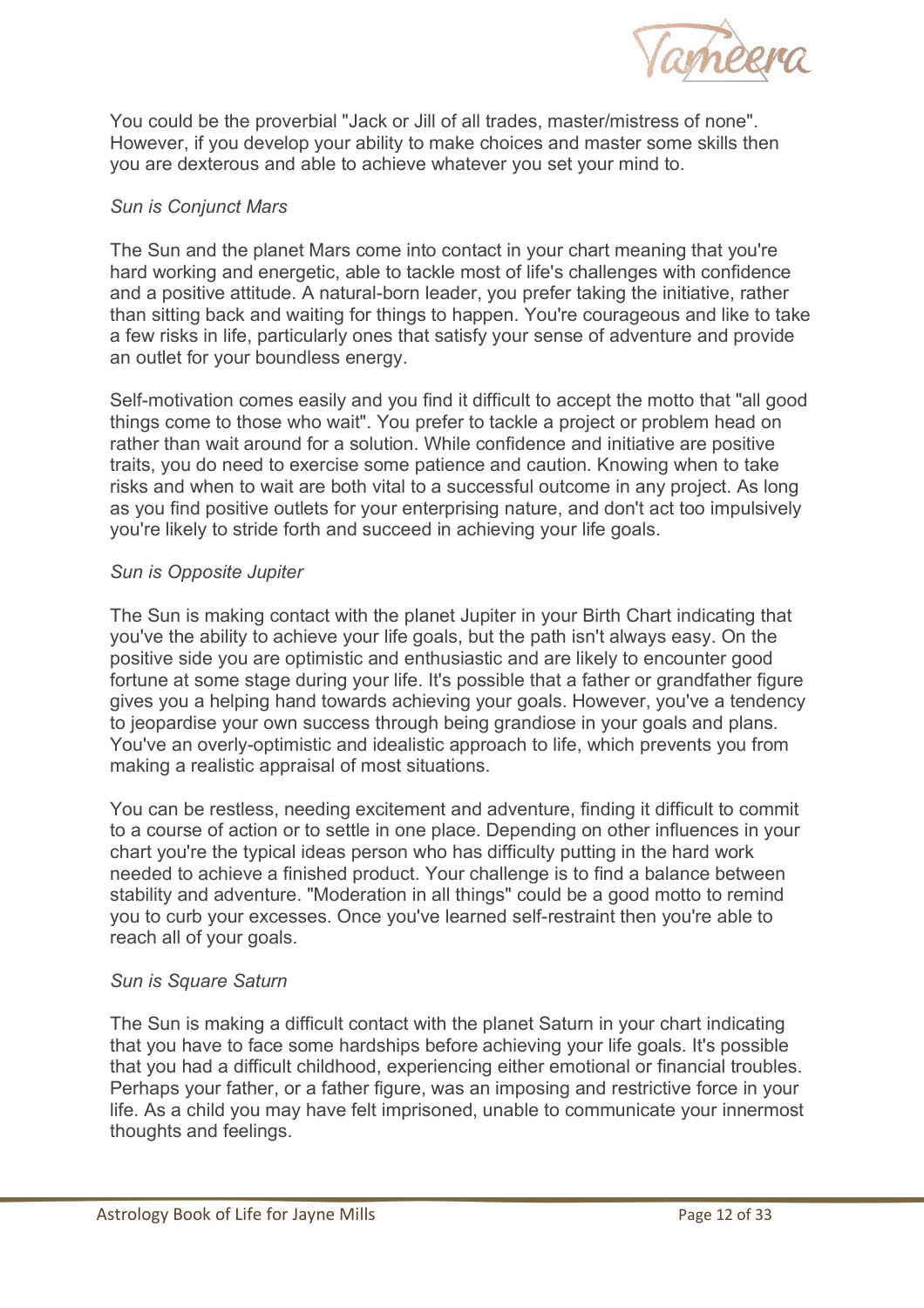

You may have been frightened to venture forth in the world. As an adult you may still have difficulty expressing yourself and at times feel that external circumstances are still somewhat onerous. You're fearful, worrying about the outcome of decisions and actions. On a positive note childhood difficulties can become the basis for adult wisdom, particularly if you're able to overcome your fears. As you grow older you learn that your natural reserve stands you in good stead, giving you the ability to stand back and assess situations. Your confidence grows enabling you to achieve your goals through attention to detail and hard work.

#### *Jupiter*

The planet Jupiter tells you about your goals in life, in particular the areas in which you are likely to succeed.

Jupiter is the planet of expansion, abundance and wisdom. Ancient astrologers called Jupiter the Great Benefic and believed that it bestowed riches and rewards on individuals. This planet was associated with Kings, Lords and others in high places.

Jupiter is associated with being plentiful and benevolent. It is tolerant and expansive. The first of the social planets, Jupiter seeks insight through knowledge. This is the planet of exploration through study, travel or higher learning. It is the getting of wisdom.

#### *Jupiter is in the 5th House*

Jupiter is in the 5th House of your chart signifying what a fun-loving person you are. You are always on the look-out for new avenues of pleasure and amusement. You're a real party person. This doesn't necessarily mean that you create a lot of noise and demand everyone's attention, but that you do like to mingle and enjoy yourself. Whether it be small or large gatherings, you like to socialise. You rarely lack for companions, because other people are inspired by your sense of fun and seek your company. Life can become quite full with outings to the theatre, social functions and places of amusement.

You may also enjoy dabbling in gambling games. As long as it's only dabbling then you're likely to have a lot of fun and make some money, but you need to set limits otherwise you're in danger of going overboard. Depending on other aspects of your Birth Chart, you may find your social life is so full that you sometimes crave for a little quiet time! Mostly though you delight in your companions and friends. In particular you enjoy romantic love, and like to become involved in love affairs. When you decide that you're ready to settle down with one partner, then you are likely to be attracted to someone of good professional and social standing. Children are also a blessing in your life. They too respond to your fun-loving nature. You may have many of your own children, or it could be that you're surrounded by other people's. You can always think of some activity to amuse the children of friends and relatives. You may even choose teaching as a profession.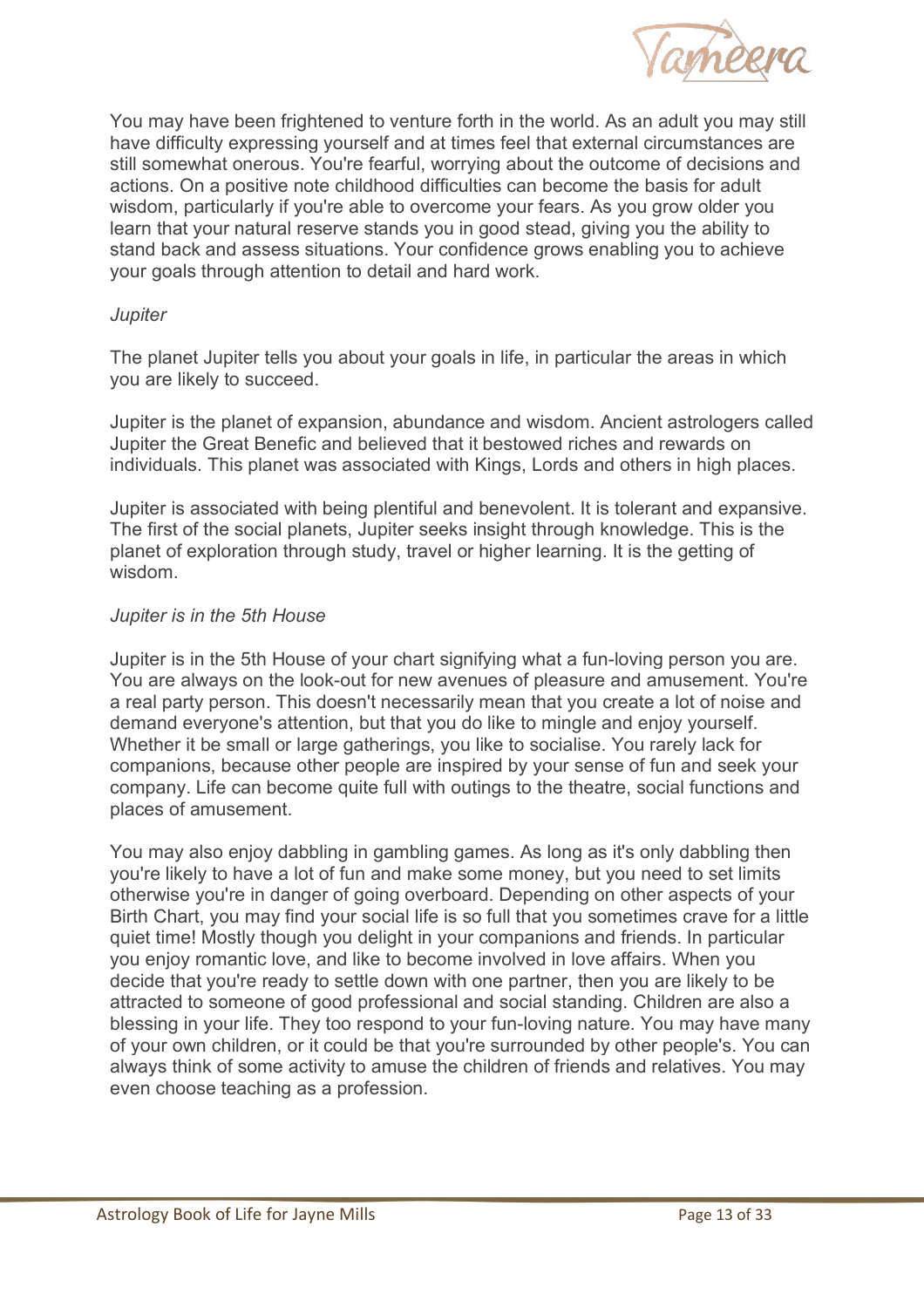

## *Jupiter is in Taurus*

You've the planet Jupiter in the Zodiac Sign of Taurus in your Birth Chart indicating that "success comes to those who wait" could be a good motto for you. This is because you like to take your time and build up your resources slowly and surely. You're a dignified person who realises the value of planning ahead and working towards a goal. Persistence pays off and material wealth is often the result.

You're a peaceful person, more likely to be seeking security through expanding your financial resources and property rather than selling everything and travelling the world. It's not that you don't like to travel, but simply that you're a little stuck in your ways and prefer to travel for a purpose. Adventure and fun can just as readily be found on the home front as far as you're concerned. It would also be fair to say that you're somewhat attached to a comfortable life, which you easily build for yourself. Reserved by nature you prefer to travel along known pathways rather than venture into new and exciting areas. At times you can also be a little over-indulgent, but then you can usually afford to be.

You're also like to have fixed religious ideas, whether they be traditional or unorthodox. It's not that you're narrow-minded, but rather than you adhere to a set of beliefs which can be your guide through life. You're interested in practical spirituality. In other words you believe that it's important to incorporate your religious or spiritual ideals into everyday life. "Actions speak louder than words" may be an appropriate adage for your personal beliefs. For this reason you could also become a patron of a group or organisations.

#### *Jupiter is Sesquisquare Pluto*

The planets Jupiter and Pluto are making a difficult aspect in your Birth Chart indicating that you've some difficulty achieving your life goals, but you will get to where you want in the end. The problem is that you reject the usual paths to success, believing that you've a better way of doing things.

Your attempts to change the rules, or to try to make others agree with your insights, are sincere, but intrusive. As a result you often land yourself in troublesome situations, which can lead to disillusionment and distract you from your purpose. This can dent your confidence. You range from over confidence to completely lacking in confidence. The truth lies somewhere in between. Society has rules to run itself efficiently, and these can be to your benefit rather than detriment. Once you accept your own and society's limitations then you can achieve your objectives.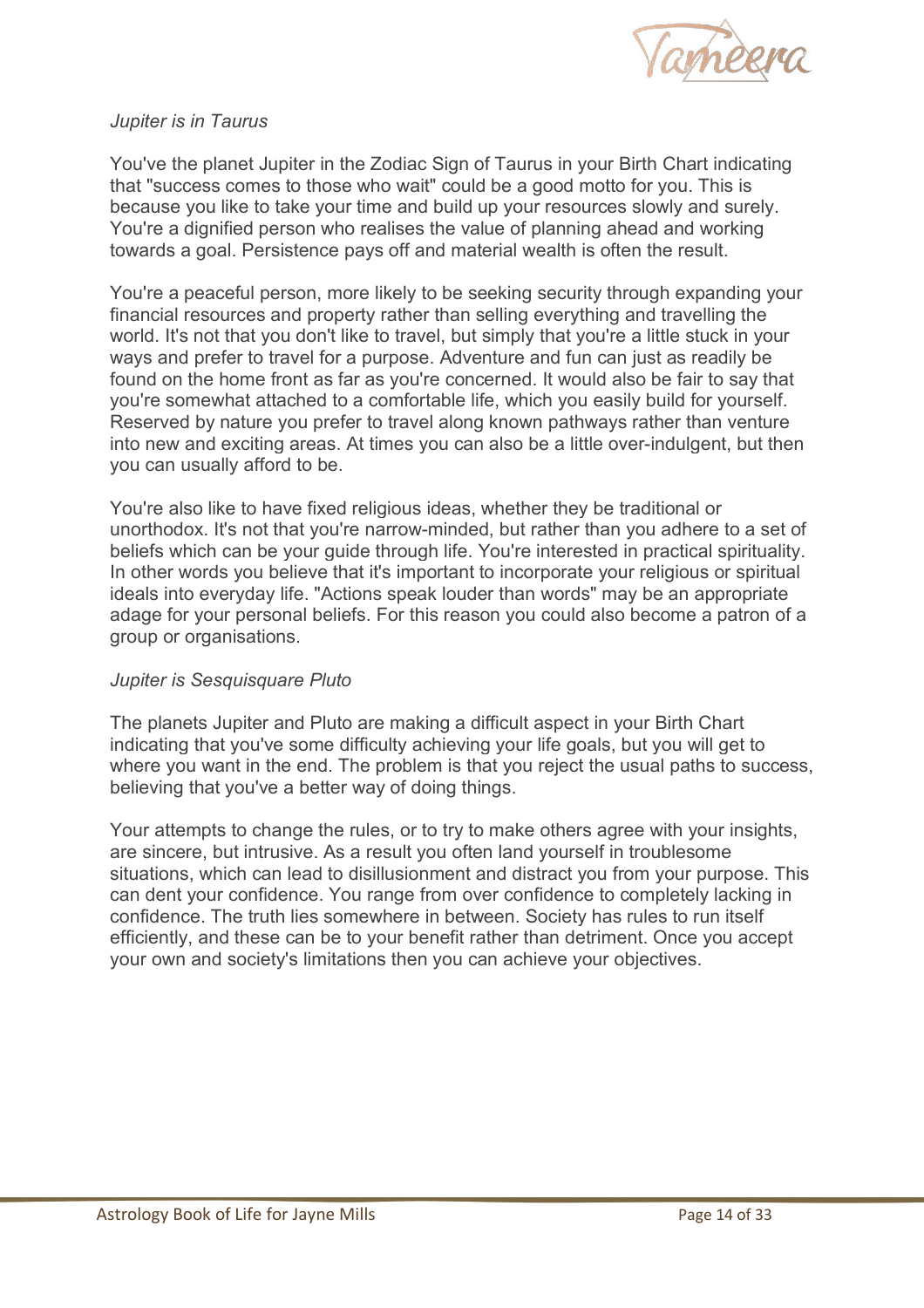

# **HOME**



# *The Moon*

*Perverse and foolish oft I strayed, But yet in love he sought me, And on his shoulder gently laid, And home, rejoicing, brought me.* 

Hymn, *The King of love my Shepherd is* 1868.

Astrologers from different schools of thought allocate varying meanings to the Moon in a Birth Chart. Ancient astrologers say that the Moon changes its nature according to its phases, and merely passes on impressions from other planets rather than directly influencing a person's life. However, modern astrologers tell us that the Moon depicts a person's roots, our home and family. They say the Moon also shows our habitual nature or subconscious patterns of behaviour which stand in the way of achieving our life goals. While the Moon can show us our strengths, it can also depict our weaknesses which need to be overcome in order to be successful in life.

#### *The Moon is in the 6th House*

Lifestyle matters are prominent in your life. This includes health, well-being, diet, coworkers, your work place, your household organisation and even small pets. You are keen to enjoy life on a day to day basis, appreciating all of the little things. The Moon is placed in the 6th House of your Birth Chart suggesting also that health intellectual, emotional or the physical component - is a major focus of your life.

Other components of your Birth Chart may indicate whether intellectual, emotional and/or physical health is the focus. Whatever the focus your own health can be a constant source of pre-occupation forcing you to constantly adjust your daily commitments and to reassess your priorities in life. Sometimes it's other people's health that concerns you, particularly a woman close to your heart. It's possible that you suffered from ill health early in your life, or that you suffered emotional or intellectual setbacks in early childhood.

Perhaps you're still bearing the brunt of childhood experiences. It's also possible that you've learnt a great deal about the relationship between the mind and the body. You may want to share your own discoveries about medical treatments and the healing process with other people, possibly through your work.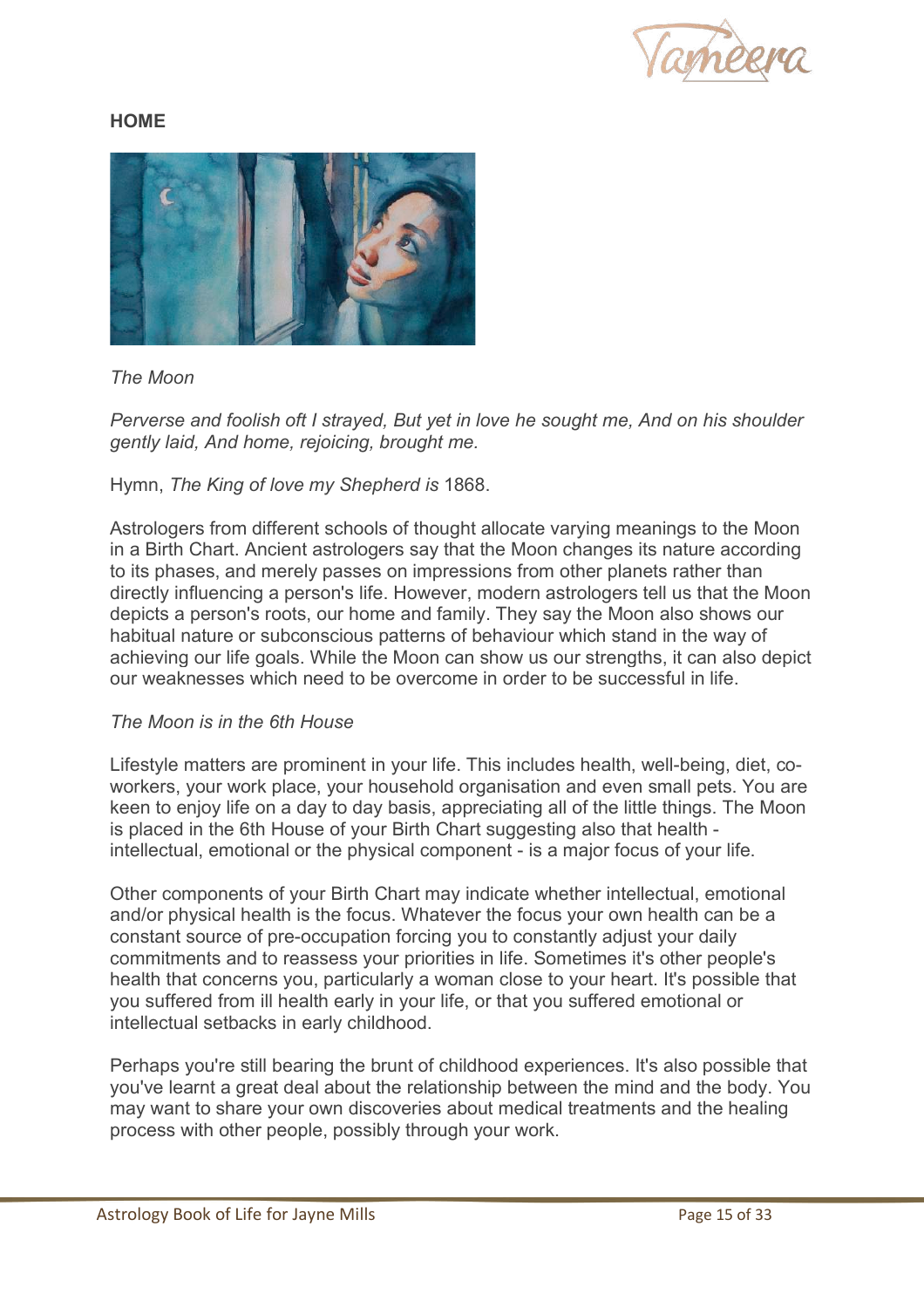

Your health may disrupt your daily routine, or perhaps you've learnt to adapt your lifestyle. Either way your daily life is constantly undergoing change, routines being disrupted by unforeseen circumstances. Finding a way to serve your fellow humans may be more important, more so than shining in your own right. Therefore, you're likely to choose an occupation whereby you can be of service to other people.

# *The Moon is in Cancer*

With the Moon in the Sign of Cancer you're the homebody of the Zodiac, enjoying the comfort of being surrounded by loved ones in your own home. You enjoy the feeling of belonging to a tribe, be it your own family or a tribe of friends. You're an understanding person, with strong feelings of sympathy. You also enjoy looking after others either through cooking them something tasty or simply lending an ear to their troubles.

For this reason you are often the person to whom others turn in a crisis. Friends and family can often be found in your kitchen with a comforting cuppa. In fact have you noticed how you also have a tendency to attract stray animals? Loyalty features strongly in your life, although you need to take care that you bestow your loyalty with some discrimination. Sometimes strong emotions, which seem true at the time, can be seen to be misplaced with hindsight. Depending on other aspects in your chart, it's likely that you'll feel a strong emotional bond with your mother. You may have difficulty in breaking this bond, and therefore in leaving home. Astrologically speaking, the Moon is in its own rulership in Cancer, emphasising the benefits of emotional satisfaction through caring for others.

#### *Moon is Trine Mars*

The Moon is making an aspect to Mars in your chart indicating that your home life is active and boisterous, rather than a peaceful environment. Fortunately, you're an impulsive and emotional person, who prefers action to becoming bored by inactivity. You're likely to feel more comfortable when faced with a challenge. For this reason you may enjoy working around the house or working from home. It's possible that your need for an active home life stems from your childhood home environment, which was busy and boisterous.

Perhaps your mother, or a strong woman in your household, was vivacious and dynamic, possibly even fiery. In some cases male members of the family can display these traits. Either way at a young age you learnt how to enjoy a spirited home life, which you've carried into your adult life.

*Moon is Sextile Jupiter*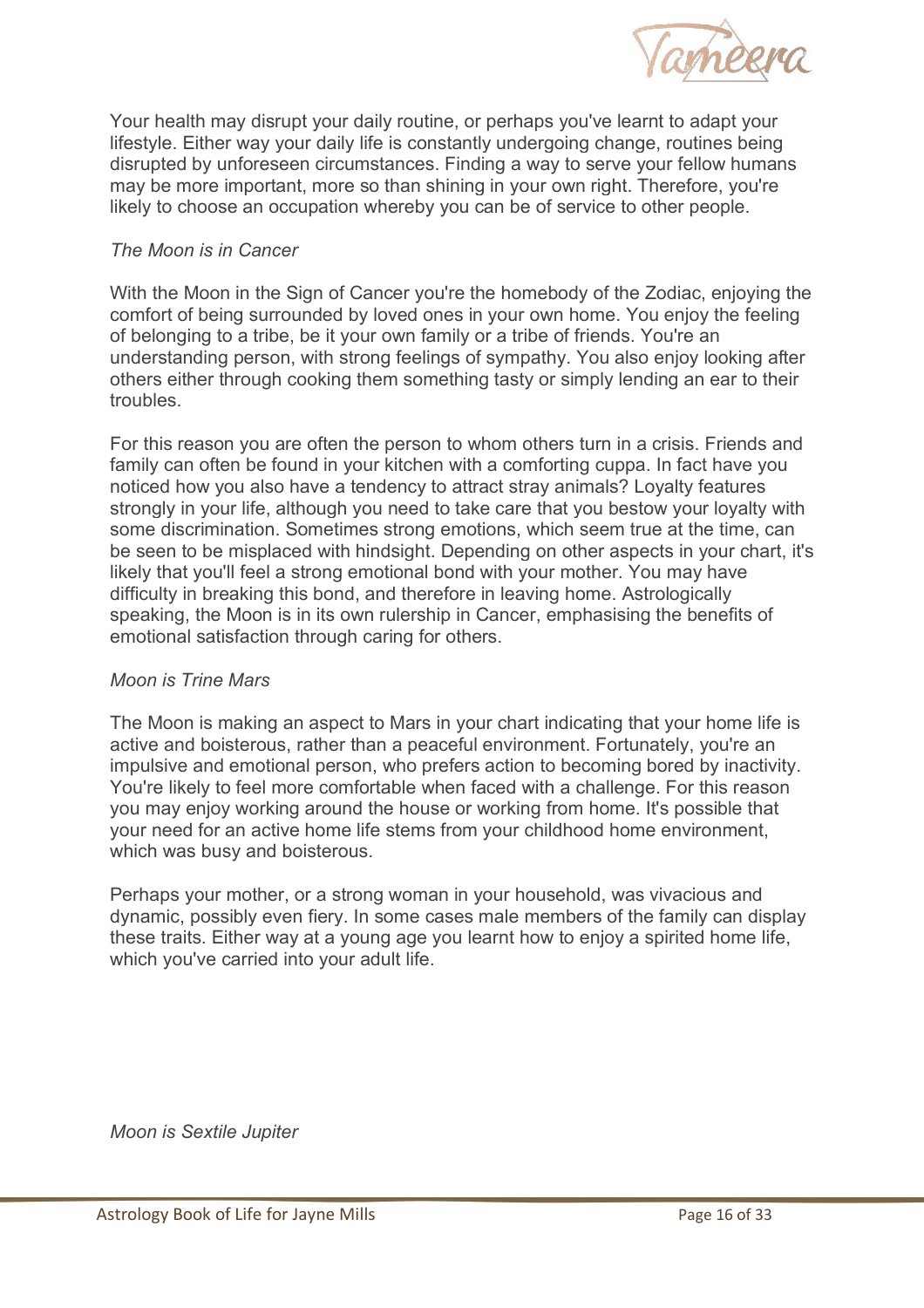

The Moon is making a positive aspect to the beneficial planet Jupiter in your Birth Chart suggesting that you enjoy your home and family life. This is a favourable aspect for health, wealth and family life. Depending on other influences in your Birth Chart you're likely to enjoy good fortune with your home, and any property investments. It's possible that you've a large family, enjoying connections with close and extended family members. You've a generous and expansive nature and an easy-going, philosophical approach to life.

This makes your home a very hospitable environment. You enjoy catering for friends and family in your home, and may live in a large home or in spacious surroundings. Your optimistic view on life means that you're usually rewarded with many visitors. Family relationships are favourable, particularly with the women. It's likely that your good fortune has been influenced by your positive relationship with your mother, or an important female member of your family.

You have fond memories of a warm and loving mother and want to share your good fortune with others. Perhaps there's a benevolent matriarch in the family tree. In some cases it's possible that your childhood relationship with your mother wasn't a positive experience. In this case you may be determined, as an adult, to be everything that your mother wasn't. Either way you are likely to benefit through your relationships with family members. You may also benefit through shared religious or spiritual beliefs.

#### *Moon is Sesquisquare Neptune*

The Moon is making a difficult aspect to the planet Neptune in your Birth Chart indicating that you've a sensitive nature, and are prone to spending long periods of time in solitude in the safety of your home.

Your home needs to be your haven from the world because you feel overwhelmed by the harsh realities of the world, and you need to shut away. If this isn't possible then it's likely that you'll be distressed. Depending on other influences in your chart it's possible that you spend long periods living in a fantasy world. Family members may have stories about your daydreaming ways as a child, which continue well into adulthood. It's also possible that your loved ones feel the need to bring you back down to earth, believing that this will help you cope with the world.

Nevertheless you have learned to trust your own instincts, telling you of a need to escape somewhere to dream, even if it's only one room. In this case a room with a beautiful view would definitely appeal to your aesthetic nature. It's likely that your relationship with your mother, grandmother, or an important woman, has played a key role in your life, positively or negatively. On the negative side it's possible that this mother figure demanded that you ignore your sensitive nature, turning your back on your artistic and spiritual gifts. On the other hand perhaps she cosseted you as a child and adolescent, fanning your unrealistic view of the world. Another scenario could have been that your mother was unwell, or regularly adopted a victim-like approach to life, which forced you into the role of caretaker at a young age.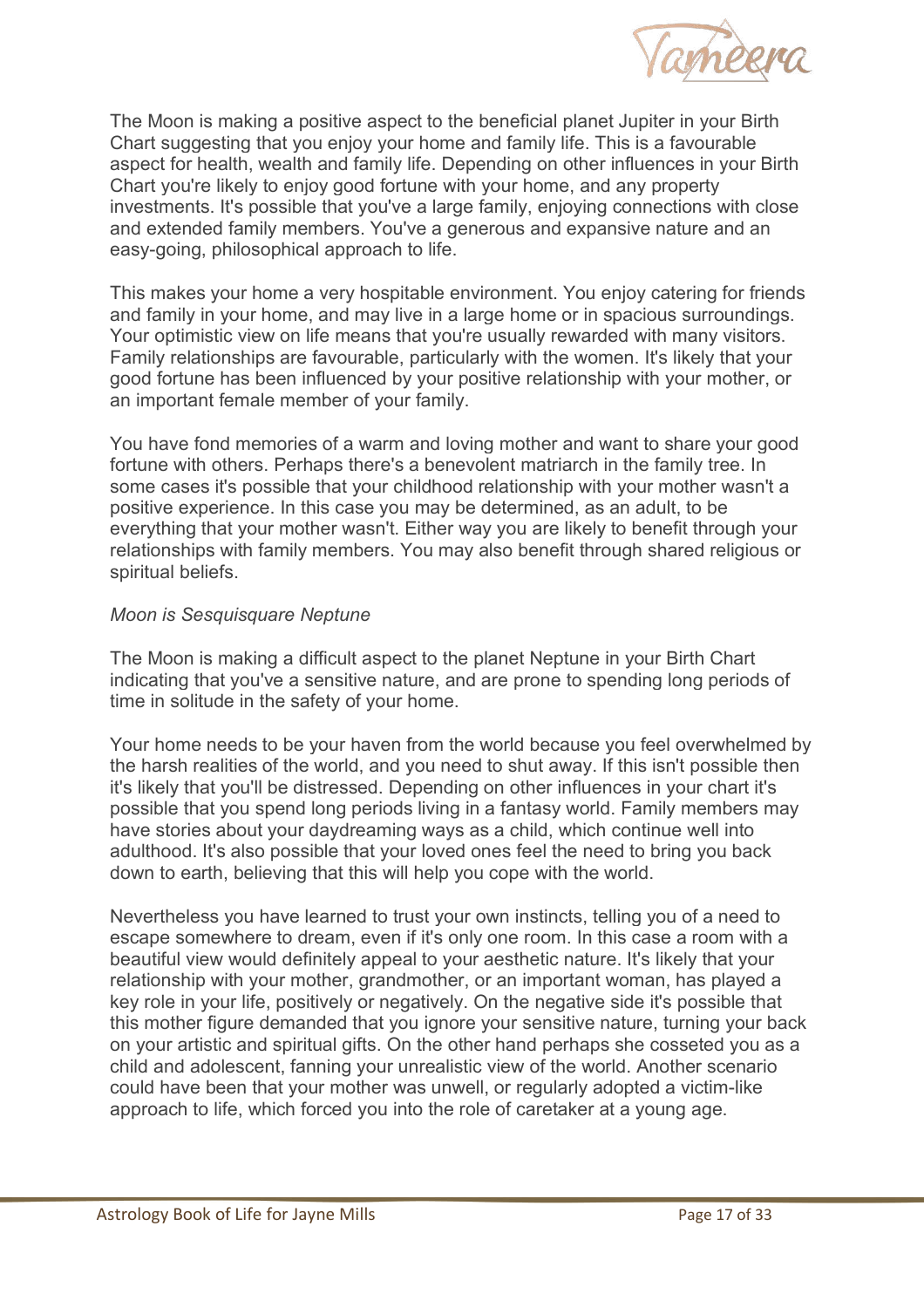

Whatever the scenario in your childhood, the outcome is likely to be your own struggle to face your responsibilities while still finding time for your spiritual, artistic, or contemplative needs. It's possible that this same woman, or another woman, could have encouraged you to develop the imaginative side of your nature.

Perhaps this woman had artistic or spiritual gifts, or encouraged your own talents. Whatever the scenario, it's likely that you've an idealised or distorted picture in your mind of this woman, which affects your adult relationships with your loved ones. Your lesson is to learn to balance your needs for artistry, spiritual pursuits or moments of quiet contemplation with the practical, and very-real,

demands of the mundane. This is when you are most likely to appreciate the soothing nature of your home. Your house may also be a restful haven for your loved ones, because you've a flair for creating a peaceful environment. You've the ability to listen with sensitivity to other people's problems and plans, or to create a beautiful environment with artistic ornaments, soothing music and indoor plants and flowers. Perhaps you also have artistic talents, which can be displayed in your home. You may find a great sense of satisfaction in living close to water, or surrounded by nature.

#### *Chiron is Opposite Midheaven*

Early childhood is not always easy with this placement of Chiron. Your family life does not support your true self. This may be linked to your relationship with your father, rather than your mother. Perhaps your father was missing in some way? You are likely to repeat this pattern until you can find a place in which you truly belong, somewhere deep inside yourself that feels safe. Once this occurs then you can form a home, and family environment, that is secure and loving. You are likely to then be a loving and healing presence in your family.

# **EDUCATION AND COMMUNICATION**



# *Mercury*

*There is no such whetstone, to sharpen a good wit and encourage a will to learning, as is praise.* Roger Ascham, *The Schoolmaster* 1570.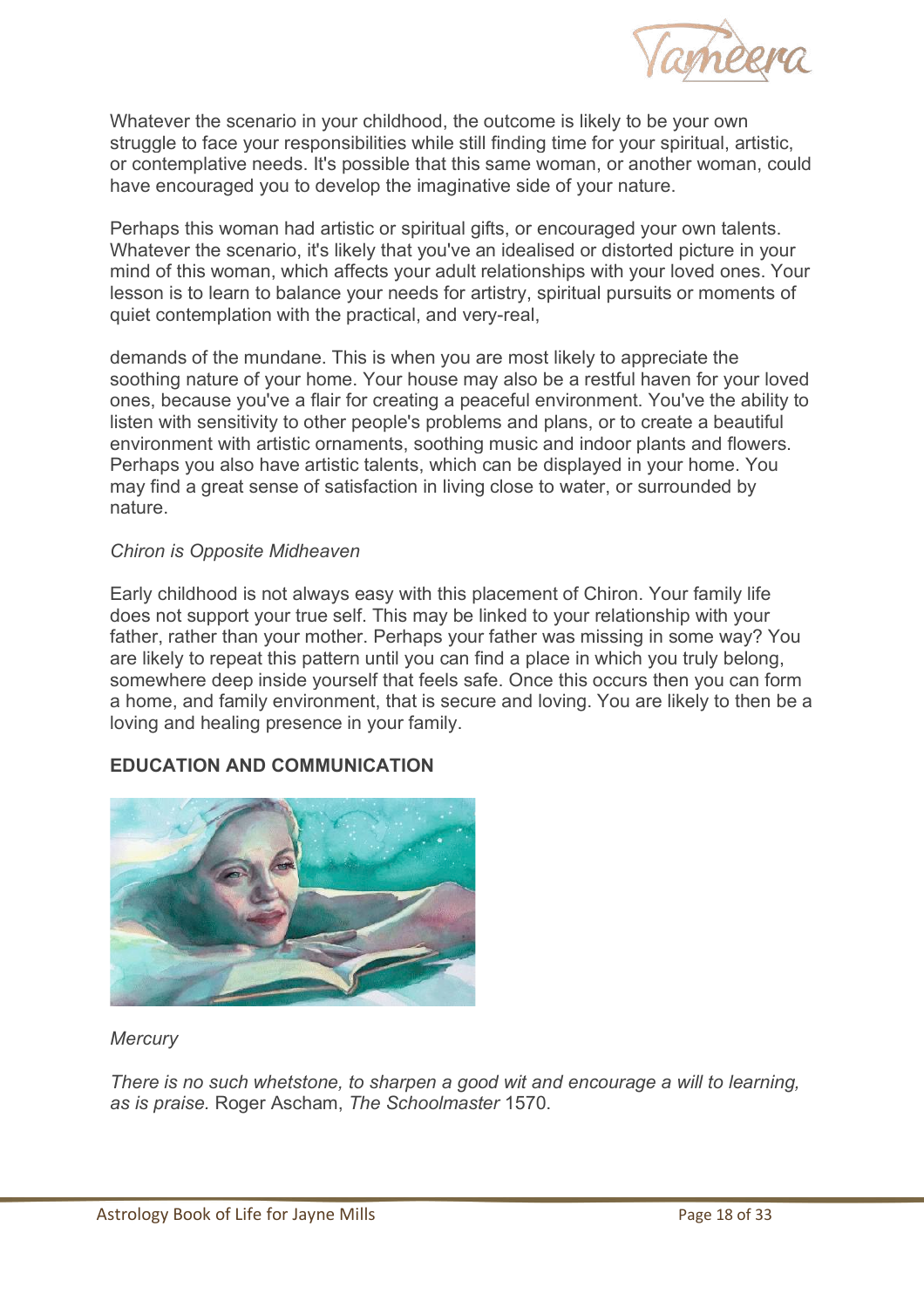

Our academic schooling and learning through life experience are linked to the planet Mercury. This planet stands for the intellect, common sense, cold reason, commerce and business. It tells us about our communication and learning habits and our modes of thinking.

# *Mercury is in the 10th House*

The planet Mercury in the 10th House of your chart signifies that education plays a major role in your life, either as a student or a teacher. You're a bright, intelligent and capable person who is considered an asset to your workplace. On the whole it doesn't really matter what career path you choose. What is important is that your career choice offers intellectual stimulation.

You don't like to be bored. It's also possible that you juggle more than one job at a time, or that you're a contract worker preferring the stimulation of different environments to the security of one job and one workplace. You could be a successful business person, putting your organisational abilities to good use. You need only to beware of over-committing yourself in your eagerness to take on a variety of tasks.

# *Mercury is in Scorpio*

The planet Mercury in the Zodiac Sign of Scorpio indicates that you're a resourceful person, adept at delving into the heart of matters. For this reason you're an excellent person to have around in a crisis. You know just the right people to call, and just the right resources to call on. You're also an empathetic listener, unafraid of confronting intimate problems. In fact you prefer to talk to people on a meaningful level, rather than communicate on a superficial level.

At social gatherings you can often be found in an intense conversation in the corner of a room, rather than taking part in the general social chat. Communications with you are intense. While you're good at listening to others, you can also have a tendency to be obsessed with your own problems. You're a worrier. You do best when you can turn your resourceful and probing mind into a project which requires concentration and research. A little intrigue would also be welcomed. You enjoy reading novels with an intricate and absorbing plot.

#### *Mercury is Trine Moon*

The planet Mercury is associated with the Moon in your chart indicating you've a quick wit, and a sharp and penetrating mind. Depending on other influences in your chart, you're likely to excel in any studies, but particularly in communications, media studies, research, and languages. You may also be adept at public speaking, because of your sharp mind, and your clear elocution.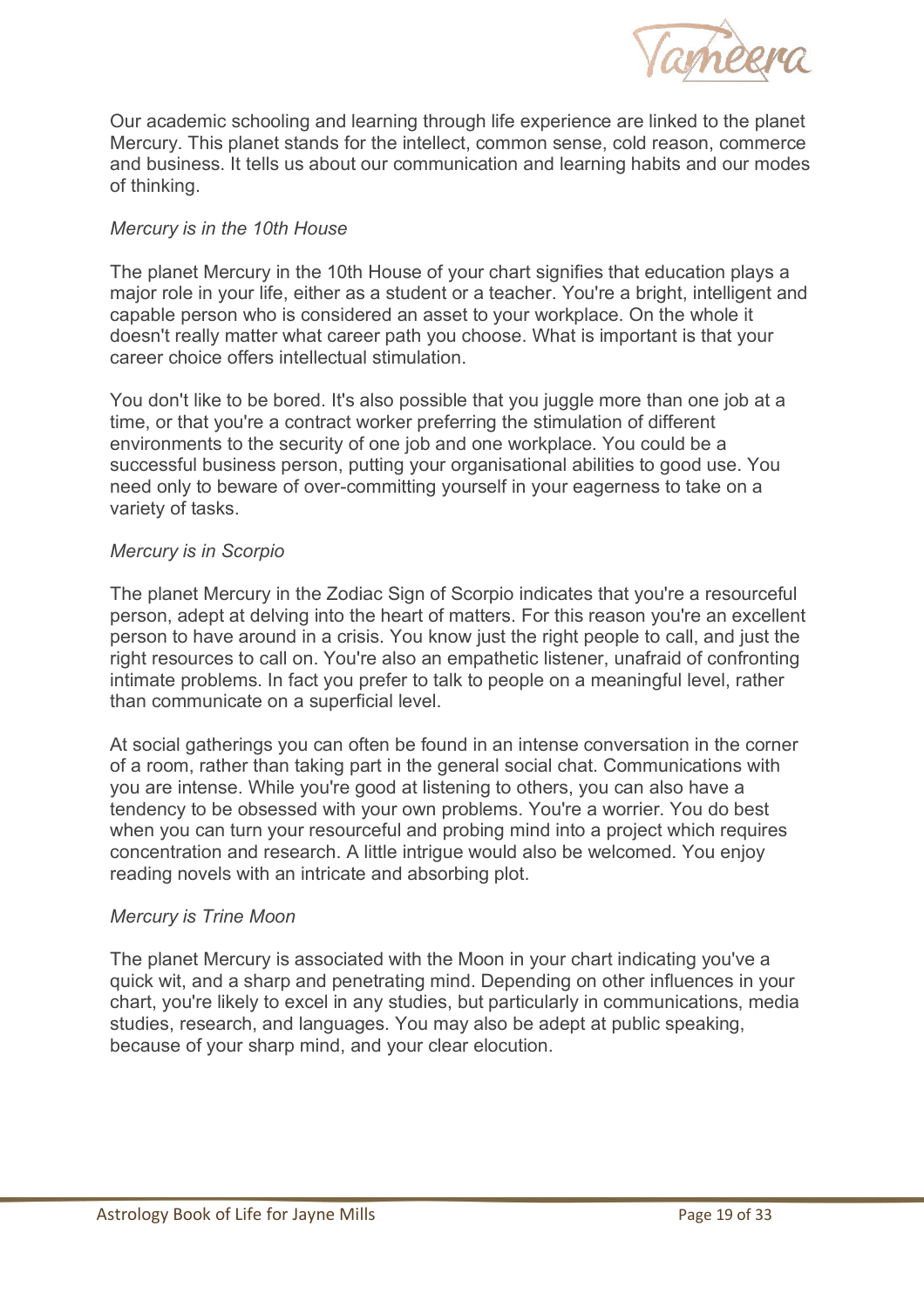

# *Mercury is Conjunct Mars*

The planets Mercury and Mars are making contact in your chart indicating that you've a razor-sharp mind and tongue, which you're not afraid of using. You're quick to grasp new ideas, and enjoy studying any subject that challenges your mind. You may have a keen interest in sports and military pursuits. You've good intellectual powers, and are witty, enthusiastic and ingenious. You're a forthright and powerful speaker, perhaps not realising the extent of the effect that your words have on other people. Others may react adversely to your feisty way of communicating, particularly if you fail to curb your tendency to speak first and think later.

On a positive note it's also possible that others appreciate your ability to speak your mind, particularly if you're fighting for a cause. You may become an advocate for individuals or groups of people, who are unable to stand up for themselves or who need a strong spokesperson. You're the right choice because you're perceptive, enjoy a thought-provoking discussion or argument, and are agile in most negotiations.

#### *Mercury is Opposite Jupiter*

The planet Mercury is making an opposing aspect to the planet Jupiter in your chart indicating that you're likely to encounter obstacles in your education. This could be for a number of reasons. Perhaps you've so many ideas and plans that you're not sure which ones to follow, and as a result never seem to get started. It's also possible that you've many unfinished projects, because your attention span is limited. Of course this all depends on other influences in your chart.

And the good news is that you learn a great deal from your mistakes, growing older and wiser with each passing year. As a result you're likely to overcome your obstacles, and achieve your goals, particularly in the areas of communication and education. It's also possible that you choose to communicate your experience through teaching, writing or public speaking.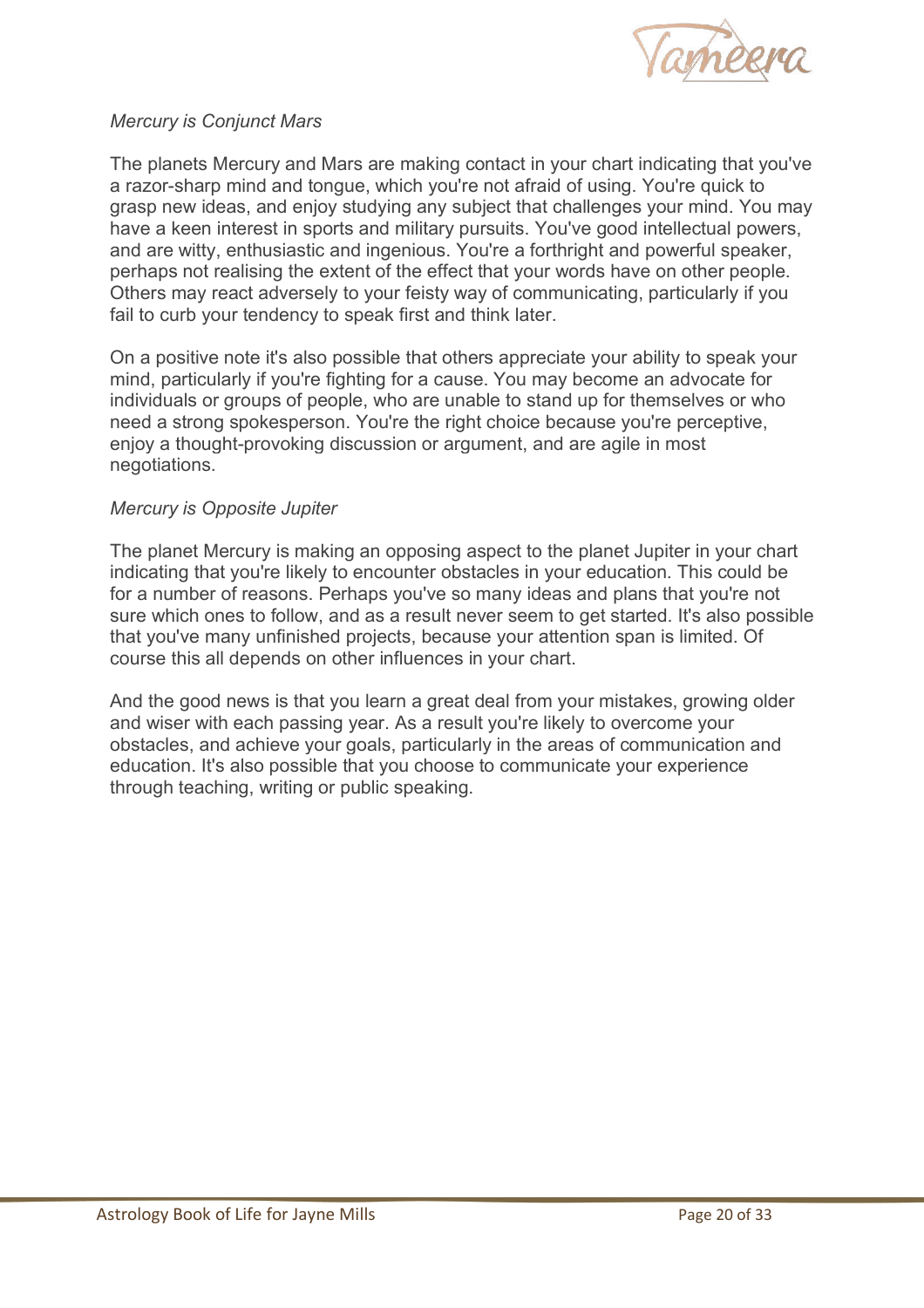

# **RELATIONSHIPS**



#### *Venus*

Let me not to the marriage of true minds Admit impediments. Love isn't love Which *alters when it alteration finds.* 

#### Shakespeare *Sonnet 116.*

The planet Venus tells about love and relationships. It reveals the type of relationship we value, and what we are seeking from our most intimate relationship, as well as how we like to show our love. It answers questions such as, are we attracted to strong, sensual and intense relationships? Or do we prefer some freedom and independence? This planet also depicts how we like to relate to our environment and other people, not just our primary partner, and how much importance we place on money and resources.

#### *Venus is in the 11th House*

When the planet Venus is placed in the 11th House of your Birth Chart friendships are an important component of your life - a great source of satisfaction and pleasure. A popular person, you enjoy a wide variety of friends from all walks of life, who seem to take up a considerable amount of your time. Your friendships with women may be more prominent than those with men. At times you feel that you owe your success to your friends, and this is probably true.

Your friendships are beneficial, contributing to your happiness and helping you achieve your hopes and wishes. This may even involve financial gifts or favours. It's also possible that groups and clubs feature in your life. You enjoy belonging to a group of like-minded people, feeling supported by the relationships that are formed. This could involve you taking a prominent role in a group, or simply working quietly in the background. Either way you're particularly keen on becoming a member of a group with goals that benefit humanity.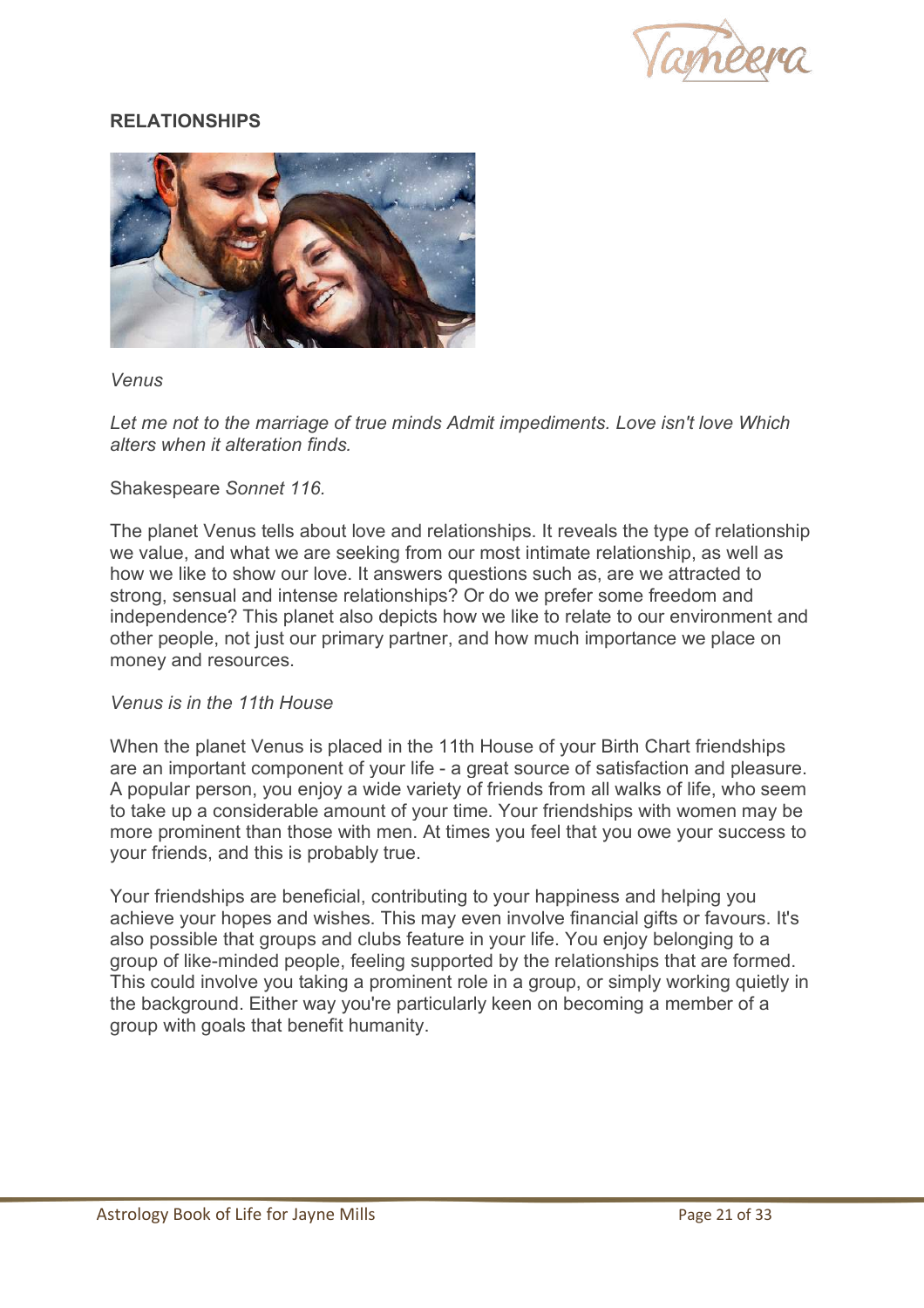

#### *Venus is in Sagittarius*

With Venus in the Sign of Sagittarius you've a happy-go-lucky approach to your relationships, and yearn to share adventure with your partner, whether it be simply sharing adventurous ideas or taking off on a journey to another part of the world. Your motivation is to learn more about the world through your main relationships. In some cases your partner could be your teacher, perhaps even someone from a foreign country.

You do enjoy relating to foreigners, because they can teach you so much about yourself and life in general. If you can't continually be on the road, then you like to hear about other people's journeys. Your friends come from all walks of life and you're popular, so there are many friends. You're benevolent and loving in all of your relationships, ready to join in on others' adventures and experiencing genuine pleasure in their company. Your generous nature means that you often encourage others in their journey through life.

#### **MOTIVATION**



#### *Mars*

*Dimidium facti qui coepit habet: sapere aude. To have begun is half the job: be bold and be sensible.* Horace, *Epistles* 65- 68BC.

Mars is the planet that tells us about our assertion and drive. It tells us what motivates us and what desires drive us most powerfully. Are we ambitious for professional power, or do we desire a meaningful relationship? Do we pursue our desires aggressively? Or do we sit back, lacking the confidence to achieve our ambitions? These are the types of questions answered by the qualities of the planet Mars in our chart.

#### *Mars is in the 10th House*

With Mars placed in the 10th House of your Birth Chart ambition drives many of your actions in life. You're an independent person with a strong will, who feels the need to pave your own way in life even if it involves a battle. You're not afraid to fight for your rights, particularly in your career. You crave autonomy and the freedom to pursue your own professional interests.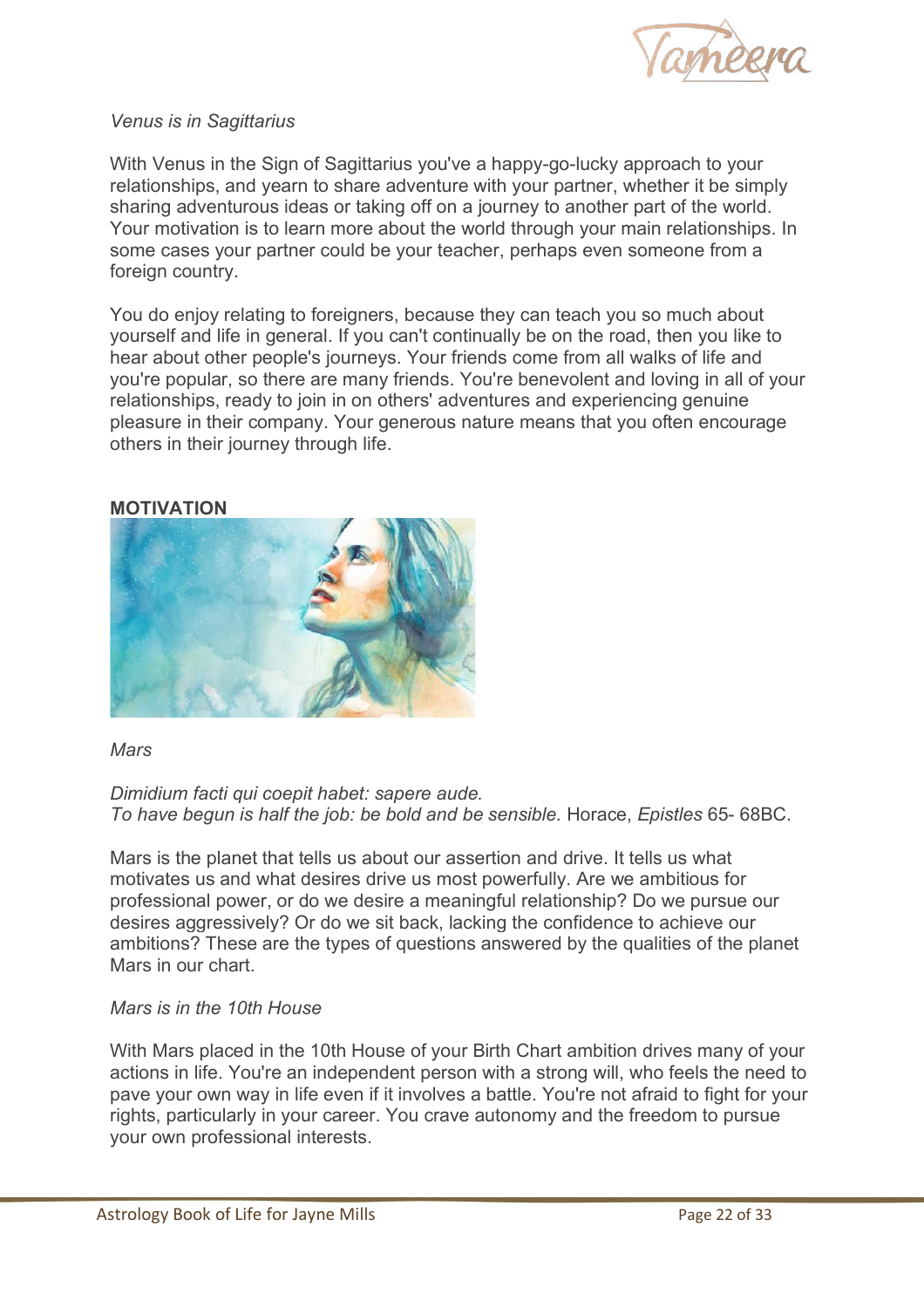

Ancient astrologers believe that the planet Mars becomes more powerful when placed in the angular 10th House of a Birth Chart, meaning that you're likely to make a strong impression on the world. The type of impression also depends largely on other influences in your Birth Chart.

## *Mars is in Scorpio*

The planet Mars in the Sign of Scorpio indicates that you're the type of person who can be relied on to make sure that a task is finished, because you're resourceful and, once committed, quite tenacious. You're executive material and have the ambitions to match. You're also the type of person who likes to get to the bottom of matters in order to resolve problems. Sometimes this can also involve an interest in investigating the mysteries of the occult world.

You certainly don't like to have difficulties swept under the carpet, but prefer to bring things out in the open. This applies to both your work and your private life. You're a passionate person, and sometimes your life can resemble an emotional battlefield. Although this can be a bit overwhelming, mostly you like a sense of the dramatic in your life. At least it's preferable to boredom. On the whole you're strongly committed to those around you, but woe betide anyone who tries to stand in your way because you can be a vengeful opponent. You need to be cautious before going into battle with others because the planet Mars is considered to be powerful in the Sign of Scorpio and therefore while you may win, the outcome could be unpleasant.

# *Mars is Opposite Jupiter*

The planets Mars and Jupiter are combining in your chart indicating that when you are young your hasty judgement can sometimes land you in hot water. You've plenty of motivation to achieve your goals, but lack proper judgement and discernment so that you miscalculate the amount of time and energy needed. As a young person you need to be less careless and impulsive, which can sometimes result in accidents which are a result of you rushing around and trying to achieve too much. The motto "you're your own worst enemy" could be one for you to reflect upon. Depending on other aspects in your chart you're also excessive in your generosity.

As you mature you need to develop self-discipline. Otherwise your impulsiveness may be an impediment to reaching your goals. As you learn to balance your excess energy you can achieve much. You're a lively and resourceful person, who delights in good health and keeping busy. Any course of action is entered into with confidence and determination to succeed, which you're likely to do despite the obstacles. You certainly know how to get yourself and other people motivated, and can make a good leader or manager. You may be particularly keen to travel, enjoying the stimulation of visiting other venues. You could direct your energy to achievement in sports, politics or foreign affairs. Once you have learnt to manage your resources you can achieve many of your goals.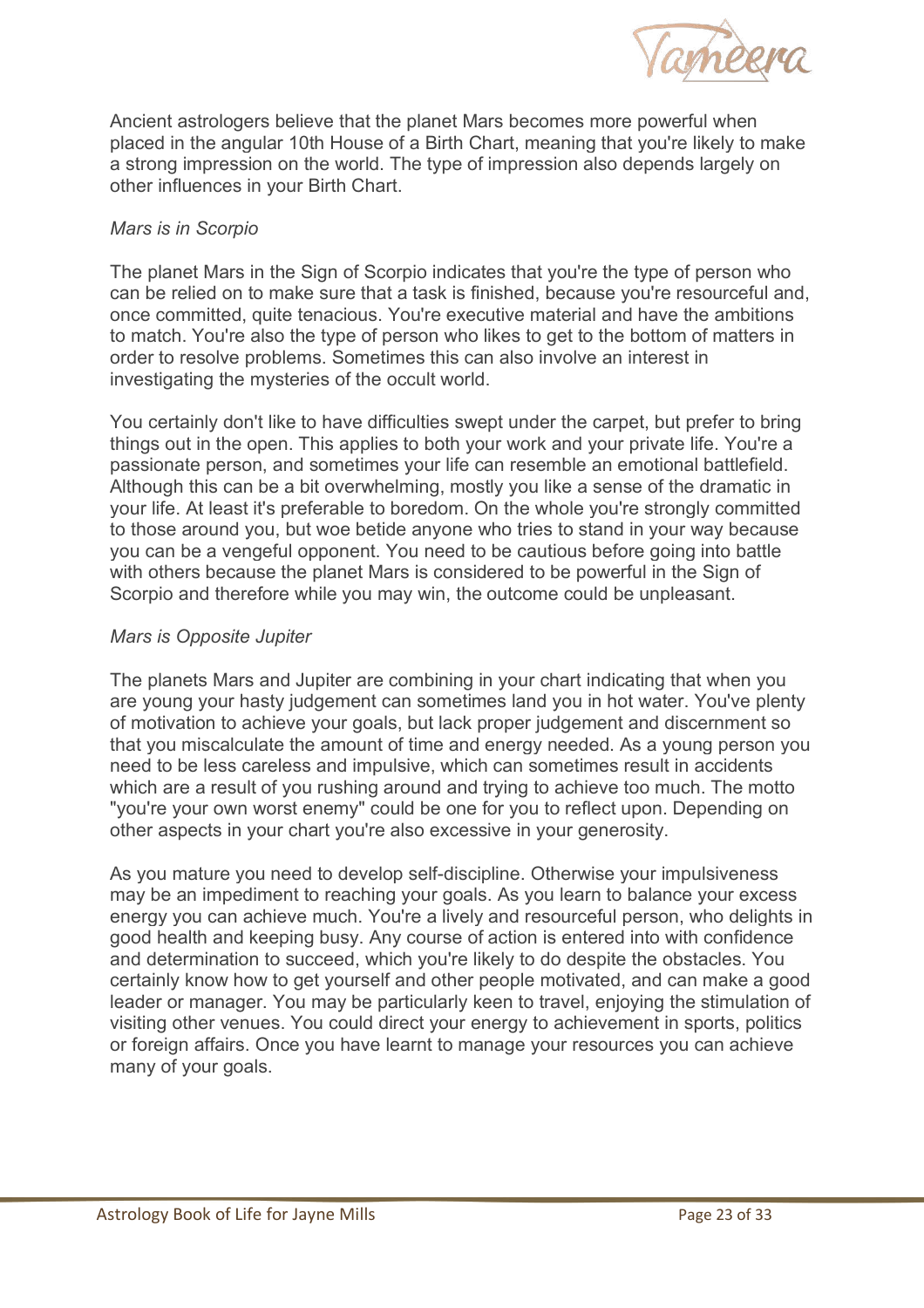

# **CAREER AND AMBITIONS**



#### *Saturn*

*The road up and the road down are one and the same* Heraclitus, *Die Fragmente der Vorsokratiker* c540-480BC.

The planet Saturn represents responsibility, boundaries and structure; structure that provides a positive framework within which we can build, or structure that limits our development and forces us to reassess our liabilities and assets. This planet is also linked with our ambitions, and how we approach the practical side of life. Saturn tells us about the traditions that have stood the test of time. This planet often represents the professional side of our lives, how we work to build what we need to survive.

#### *Saturn is in the 7th House*

The planet Saturn placed in the 7th House of your Birth Chart suggests that partnerships are an important component of your life, and perhaps your profession. Marriage is a serious commitment, not to be entered into lightly as far as you're concerned. You seek a partner who, like yourself, is faithful and steady, and wanting to build a home and start a family. Depending on other influences in your chart you're likely to be cautious at all stages of your relationship and aren't one to be swayed by the first throes of love. It's likely that you'll consider your partner's actions carefully letting time pass before you decide whether or not they have the right qualities to attract your commitment.

You may not marry at a young age. It's also possible that you marry someone from a different age group - someone younger who respects your values or someone older and able to appreciate your qualities. Your partner may own property, and be a respected member of the community. In some cases you may choose a partner who is too cold and stern, restricting your life. However, it's also possible that you choose a partner who holds you in high esteem, but has difficulty demonstrating his or her affections. Either way it's unlikely that your partner is demonstrative.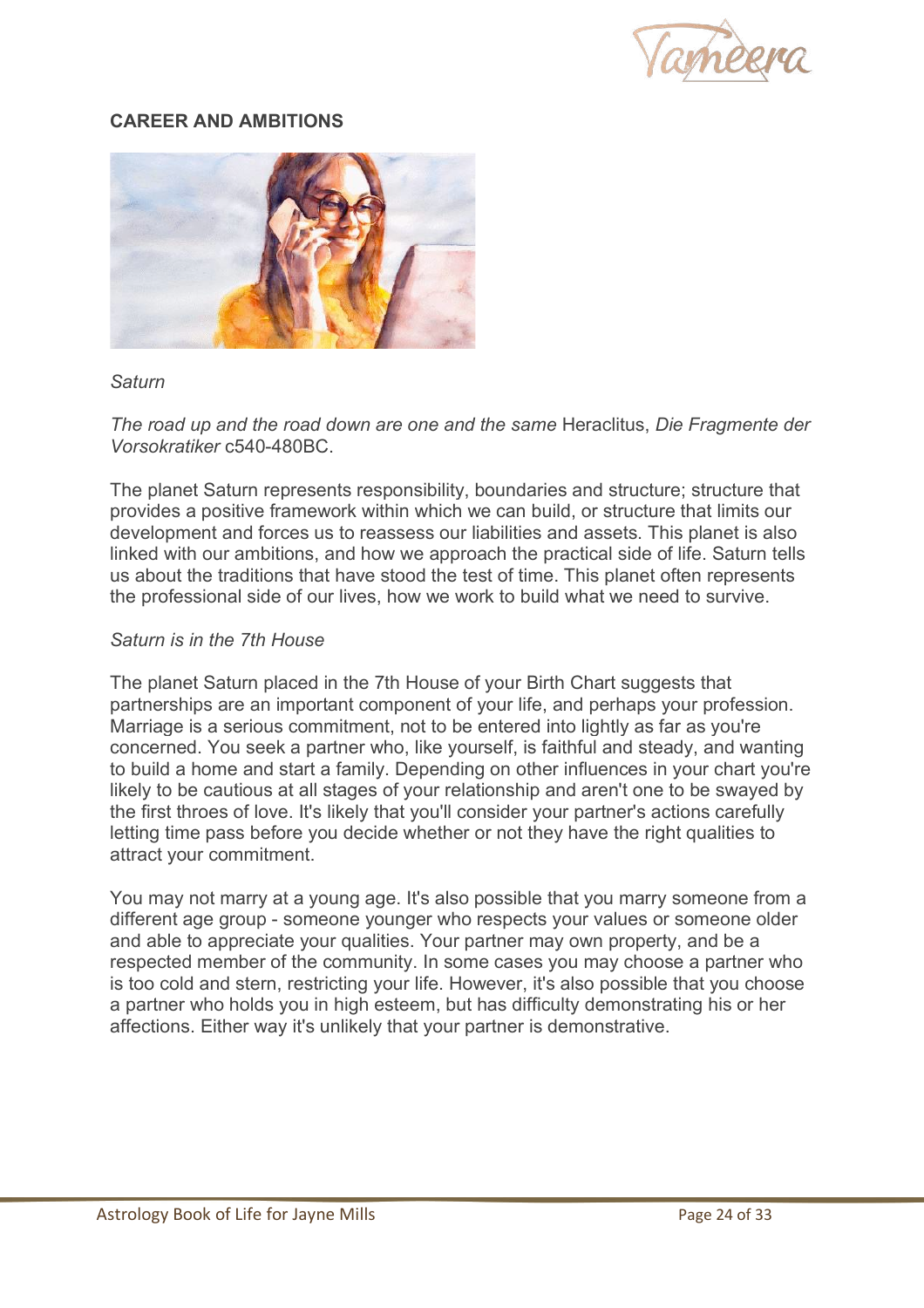

## *Saturn is in Leo*

The planet Saturn in the Sign of Leo signifies that you take pride in your work, and have an ability to build personal authority. You've a strong will and are determined to succeed in your objectives, even if it means forgoing a few pleasures along the way. In fact you can be passionate about the projects in which you become involved. On the whole you're generous and can develop the ability to achieve your ambitions through thoughtfulness and by including the ideas and plans of other people. Your strong will-power and determination also help you overcome any obstacles strewn on your path.

# *Saturn is Trine Neptune*

The favourable combination of the planets Saturn and Neptune indicate that you've the ability to be both practical and creative. If you have musical or artistic talent you have the self-discipline to make something of your gift. Whereas other people may give up in despair, you're likely to endure through long hours of practice in order to perfect your skills.

As a result you could make a career from your artistic talents, such as performing on stage, designing for a theatrical production, or teaching your craft. You've a good sense of values, and an innate sense of timing. Both of these traits stand you in good stead in your career ambitions. It's also possible that you've a firm set of spiritual beliefs which guides your choice of life direction. In some

cases you could enjoy a career directly connected with your spiritual beliefs.

#### *The Midheaven*

The Midheaven is one of the important angles in a Birth Chart and is also known by astrologers as the MC or Medium Coeli. This angle tells us of our public life, our profession and social status. In other words, how we are viewed by the public, how we want to be viewed by the public and what type of profession we are likely to choose. It's also important to note the house position of the ruling planet of your Midheaven for further information about your career as this can greatly influence the interpretation.

#### *The Midheaven is in Libra*

With a Midheaven in the Sign of Libra and ruled by the planet Venus, you're attracted to a profession that best utilises your social or artistic skills. You're charming and diplomatic in your professional life, and these skills will be prominent in whatever career path is chosen. This could be a profession which directly utilises your talents in the areas of diplomacy, design or beauty, such as working in fashion design, interior decorating, modelling, the arts, diplomatic circles, or public relations. Alternatively you could benefit indirectly by employing these skills in a different career.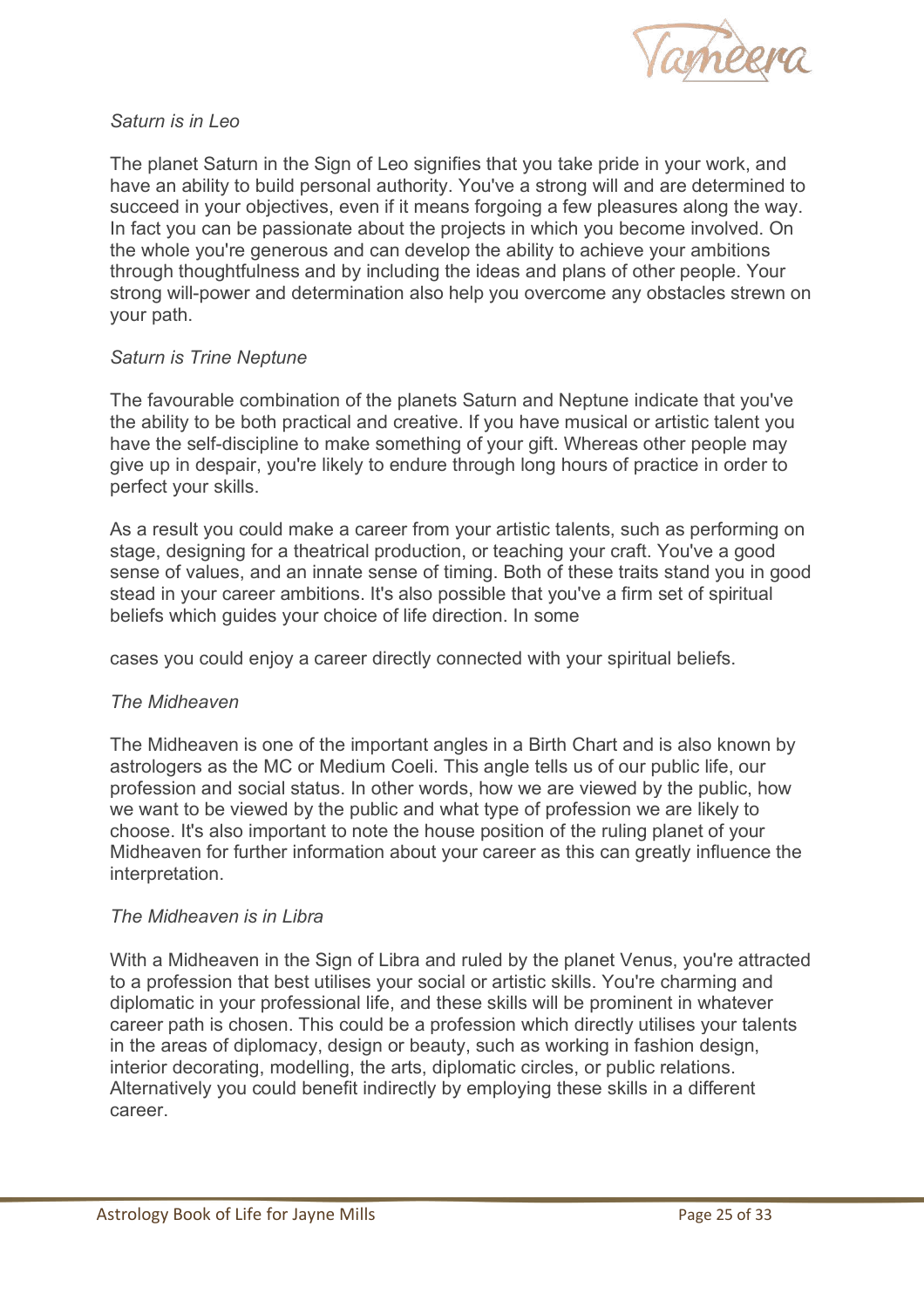

This largely depends on other influences in your chart. Either way it's likely your profession reflects your need for harmony in the work environment, which is vital to you achieving your career goals. You like to create a harmonious working environment wherever you're employed, and enjoy good social relationships with your colleagues, in particular women. If your workplace lacks fellowship then you're likely to have difficulty accomplishing your tasks. Examples of famous people with the same Midheaven include American film actress Elizabeth Taylor, UK singer and actor Sir Bob Geldof, French fashion designer Coco Chanel, and American first lady Eleanor Roosevelt.

# **CREATIVITY AND ORIGINALITY**



# *Uranus*

*The artist must be in his work as God is in creation, invisible and all-powerful; one must sense him everywhere but never see him.* 

# Gustav Flaubert, *Correspondence* 1857-64.

The planet Uranus represents originality and unconventionality. This can be both the unusual and brilliant genius or the wilful rebel without a cause. This planet tells us the areas in which we break with convention, become innovative and experiment with new and exciting ways. In some circles of astrology Uranus represents the creative genius which comes directly via our soul or higher self.

#### *Uranus is in the 10th House*

The planet Uranus is in the 10th House of your Birth Chart suggesting that you enjoy an unconventional career through which you can contribute something original and worthwhile to society. You may feel restless within one profession, sometimes wanting a total change in life direction. It's likely that you'll experience different forms of employment during your lifetime, either through your own choice or through unexpected external circumstances. You may have problems with your superiors at work, because you're so determined to approach your career in your own individual and original manner. This can bring you credit because you're valued as a unique and creative employee. It can also create problems if your employers require conformity and team effort. You do not like to be constrained by rules, regulations and routine at work, preferring the freedom to pursue your own talents and ideas. You enjoy taking professional risks.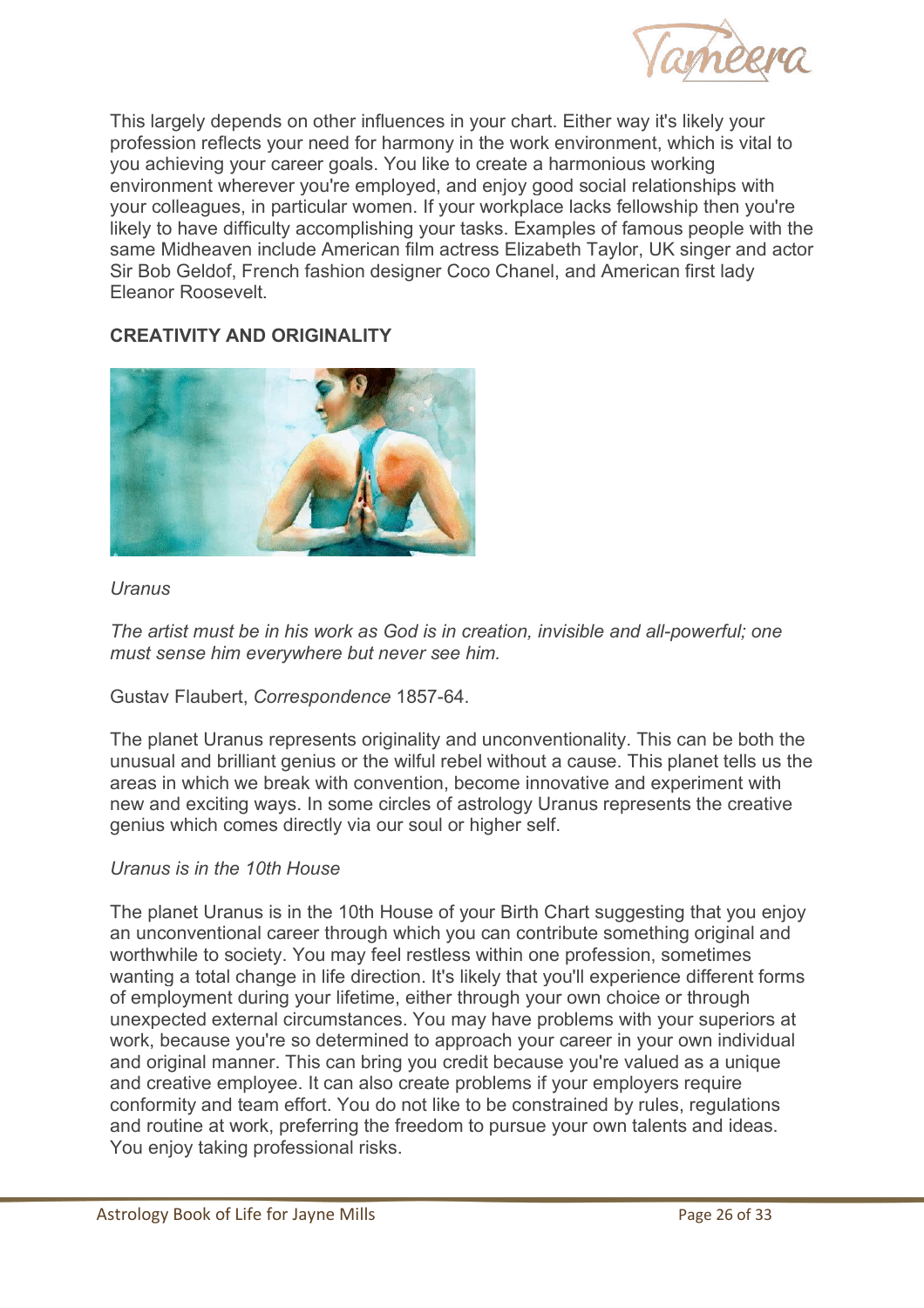

You may benefit from self-employment, giving you complete freedom to follow your own career path. It's also possible that you'll enjoy a career in an unusual or unorthodox field. Either way your career is likely to be strange and eventful, and you wouldn't have it any other way.

# *Uranus is in Scorpio*

The planet Uranus was in the Sign of Scorpio from 1975 - 1981. It's important to note that Uranus spends a long time in each Sign, and therefore the interpretation applies to a generation rather than the individual. For a more individual interpretation you need to look at the house position of Uranus in your chart. Uranus in the Sign of Scorpio indicates that you belong to a generation which experiences highly-charged emotions and transformation in their lives. This generation holds many innovative ideas about change, and will need to call on these in order to transform the way in which the world uses its resources. This is the generation which will tackle the problems inherited from the past. It's likely that this generation will experience a world-wide upheaval during their lifetime.

#### *Neptune*

Neptune is the planet of creativity and spirituality. It represents both the bliss of spiritual attainment and the heights of creativity. This isn't personal spirituality and creativity which comes at the expense of others, but gifts which can benefit humanity. This planet also represents the confusion that can accompany the road to discovering when we are being selfish, as opposed to when we are generously thinking of how our gifts can benefit others.

#### *Neptune is in the 11th House*

The planet Neptune placed in the 11th House of your chart means that you're likely to be attracted to spiritual and humanitarian friends or groups. If you've positive influences in your chart then you're likely to form close unions with spiritual or artistic friends, and groups, which greatly enrich your life. You may also have an inspirational effect on your friends' lives, or act as inspirational catalyst in a group.

#### *Neptune is in Sagittarius*

The planet Neptune was in the Sign of Sagittarius from 1970 - 1984. It's important to note that Neptune takes about 164 years to make a complete cycle, spending about thirteen years in each Sign, and therefore the interpretation applies to a generation rather than the individual. For a more individual interpretation you need to look at the house position of Neptune in your chart. Neptune in the Sign of Sagittarius indicates that you belong to a generation possessing the gift of spiritual vision. You'll be able to help humanity focus on spiritual goals and become more expansive and inclusive of differing races and beliefs.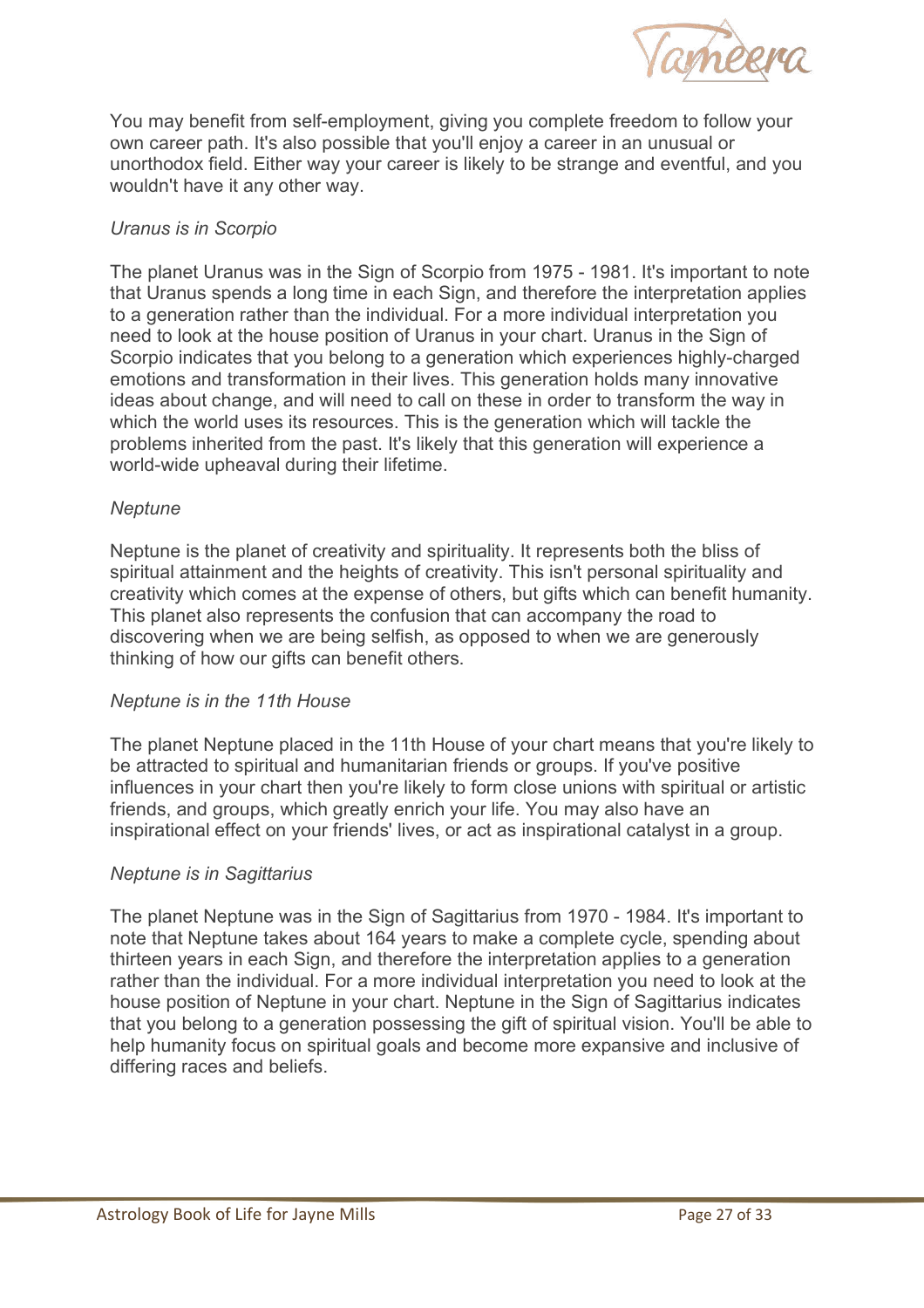

# *Neptune is Sextile Pluto*

The planets Neptune and Pluto both move slowly through the Zodiac, and therefore any connection between the two planets affects Birth Charts for a short period of time. You were born in such a time. This combination in your chart means that you're interested in opportunities to bring about fundamental change to human values. You are aware of injustices in society and, depending on other influences in your chart, may prefer to fight against them rather than sit back and accept the ills of society. Your creative urges may be linked to politics, or expressing your political views through the arts or spiritual or charitable organisations.

# **CHALLENGES IN LIFE**



# *Pluto*

*The spirit of self-help is the root of all genuine growth in the individual.* Samuel Smiles, *Self-Help* 1859.

The planet Pluto challenges us to transform our lives by clearing out our old habits to make way for the new, more rewarding ways of living. The process isn't necessarily an easy one, as most of us cling tenaciously to the comfort offered by habitual patterns, and are rather scared of new paths. Pluto shows us in which areas of our lives we need to grow, and to a certain extent whether we're likely to find the process of growing painful or joyful.

#### *Pluto is in the 9th House*

The planet Pluto is in the 9th House of your Birth Chart indicating that study, religion and travel are challenging areas in your life. You probably have a powerful drive to discover higher meanings in life, but in some cases this placement of the planet Pluto can mean that you'll do all in your power to refuse to acknowledge a higher meaning.

Either way it's likely that orthodox religion has played a powerful role in your life. On the one hand traditional religion may have acted as a positive avenue for your search for meaning in life, but on the other hand you may react strongly to the dogmas of more conventional religions. You've a strong need to form your own opinions based on your own experience and studies, rather than adopt another person's creed.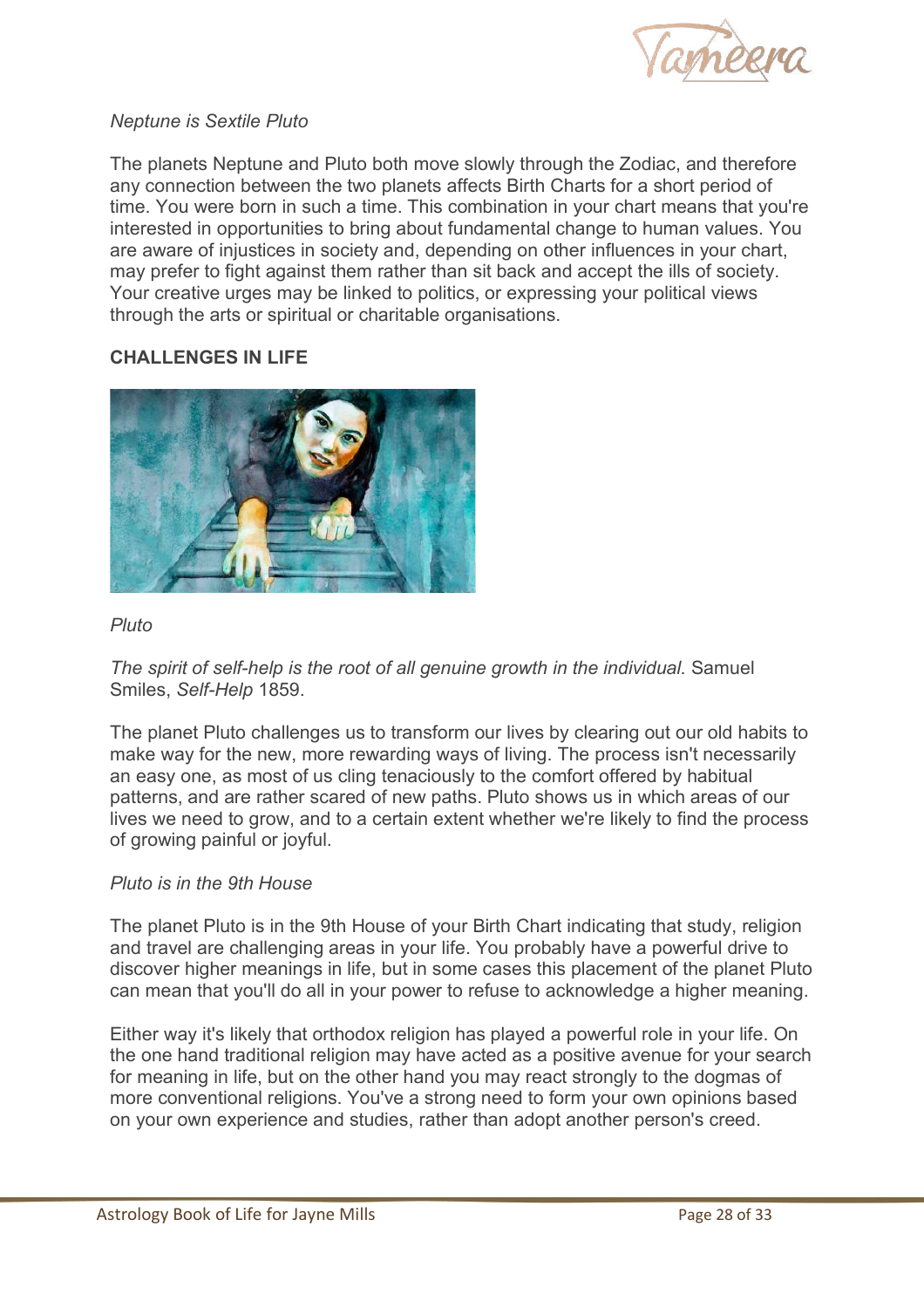

Ironically you need to beware of becoming dogmatic in your personal philosophies. Depending on other influences in your chart it's also likely that academic study is a major challenge in your life. This could be that you intensely pursue your studies at an institute of higher learning, or it could be that you feel deeply disturbed by your lack of opportunities to pursue an academic course of study. Although you may have avoided travelling to foreign countries for part of your life, once you do travel, you're likely to be changed by the experience forever.

# *Pluto is in Libra*

The planet Pluto was in the Sign of Libra from 1972 - 1984. It's important to note that Pluto takes about 248 years to make a complete cycle, spending 12 - 32 years in each Sign, and therefore, the interpretation applies to a generation rather than the individual. For a more individual interpretation you need to look at the house position of Pluto in your chart. Pluto in the Sign of Libra suggests that you belong to a generation concerned with global justice and transforming human relations. Your generation possesses the ability to see the necessity for change in personal and global relations.

#### *Chiron*

This can be a time of pain and a time of healing. On the one hand you may experience a painful situation which triggers memories of childhood wounds. This may even be a physical wound or illness. On the other you may have the chance to heal a painful situation which has haunted you for some time. Forgiveness, either of yourself or other's actions, may feature strongly during this time. Whatever the circumstances, this is a time when you come to a greater understanding of yourself and your purpose in the world, which in itself is a very healing experience. When you look back on this time you will also gain further insight into the bigger picture of your life, seeing with hindsight how this period contributed significantly to your life.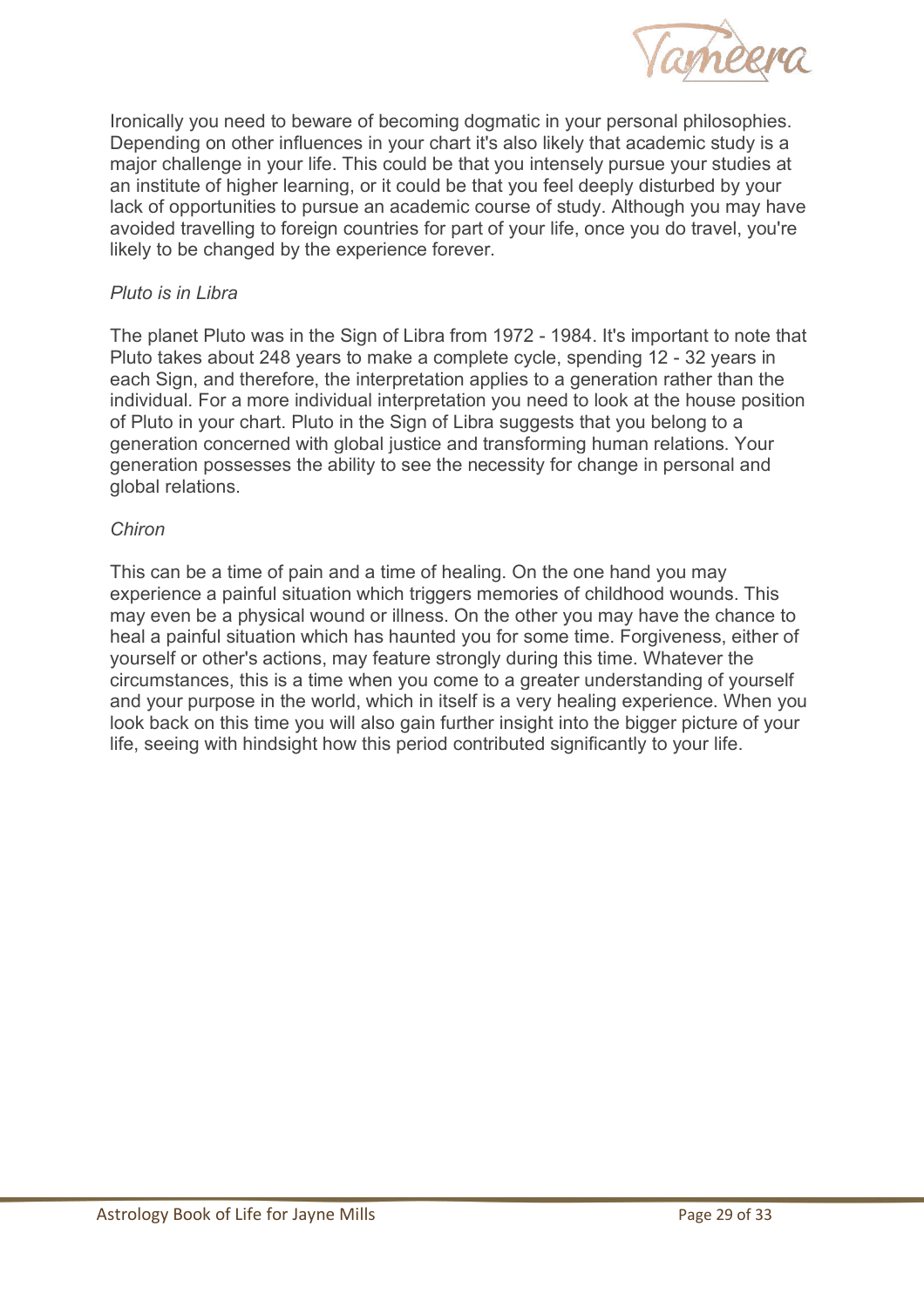

# **PURPOSE AND JOY**



*He who binds to himself a joy Doth the winged life destroy But he who kisses the joy as it flies* 

*Lives in Eternity's sunrise* William Blake, *MS Note-book.* 

A sense of purpose can help us overcome the most onerous difficulties in our lives, by taking the focus away from our failings and problems, and shining the light on our strengths and talents. By concentrating on our purpose we can distract ourselves from our troubles, and maintain the forward momentum of our lives. A sense of purpose can also lead to feelings of happiness and joy. Ancient astrologers believed that a person could either identify with their human body and human life, or could focus on a spiritual life. A rewarding spiritual life can help ease human pain and suffering, and inject joy into every day life. A sense of purpose can assist the process of transferring our identification from our human selves to the spiritual sides of our nature, and one of the greatest gifts of astrology is to help us determine our purpose.

#### *The North Node*

The North Node and South Node form an axis in astrology, which is said to represent one's destiny or spiritual quest in life. This axis is also linked with our purpose. The North Node points to a key lesson in our lives. It represents new experiences towards which we must aim during this life. We have already learnt the skills of its opposite point, the South Node, in the past. Now we must grow and stretch ourselves through the North Node.

#### *The North Node is in the 10th House*

Destiny plays a stronger role than usual in your family life. Many believe that family members are brought together by karmic ties. In your case this is emphasised because the balance between home and work is a key component in your life. Your North Node is in the 10th House of profession, while your South Node is in the opposite 4th House of home and family.

This is the axis that brings your private world and public life into focus. Your natural tendency might be to find it easier to be at work, out in the public world focusing on your professional path or a community role; however, this astrological statement also highlights the importance of your home and family.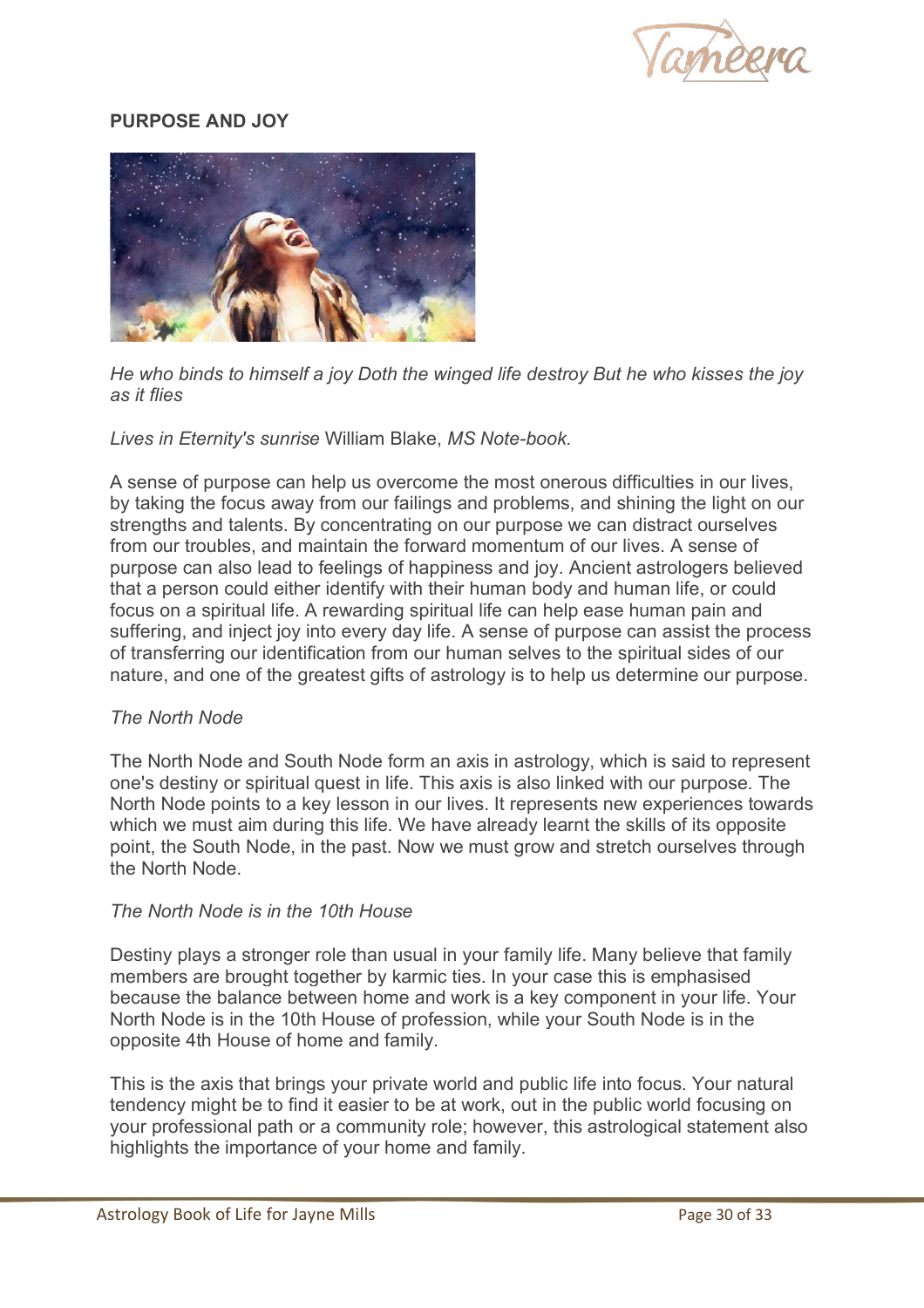

Finding a balance between your private and public life is part of your destiny. At some point you may need to put your public life first. Hopefully your family understands. Your intuition is strong when it comes to the requirements of those in the professional arena. However, you also need to focus on your family.

# *The North Node is in Scorpio*

Your nodal axis has the North Node in Scorpio and the South Node in the Sign of Taurus denoting that you're destined to incorporate change in your life. Your tendency is to want peace and quiet at all costs. You need to avoid weakening your spiritual strength by resisting change. Your challenge is to remain open to new possibilities. You may find that your life is transformed at some stage, stripping away the old to make way for the new.

#### *North Node is Conjunct Uranus*

Your destiny is linked with the discovery of new and exciting thoughts and concepts because of the combination of the North Node and the planet Uranus. You need to make sure that you do not seek excitement at all costs, but direct your energies wisely. In this way you'll achieve your purpose, which is likely to be linked with making a contribution to humanity.

# *South Node is Trine Venus*

The South Node and the planet Venus are combining in your chart to suggest that relationships play a key role in either helping or preventing you from achieving your purpose. Perhaps you struggle to relate intimately with other people, or perhaps you need to learn independence in order to focus on your own objectives. Either way, a major part of your life is spent learning about personal relating skills so that you can achieve your mission.

#### *The Ascendant*

The Ascendant, or Rising Sign as it's sometimes called, is a key to discovering our purpose. Ancient astrologers believed that the Ascendant depicted our primary motivation as individuals. Some believed that it was one of the links to discovering what makes a person happy. When we're accomplishing our primary motivation then we're happy. The more modern Esoteric astrologers believe that this sensitive chart point reveals our soul's purpose. When we're carrying out our soul's purpose then we're joyful. They believe that acceptance of our purpose, or fate, can help us achieve success and satisfaction, and that meditation on the qualities of the Ascendant can help us focus on our life's purpose.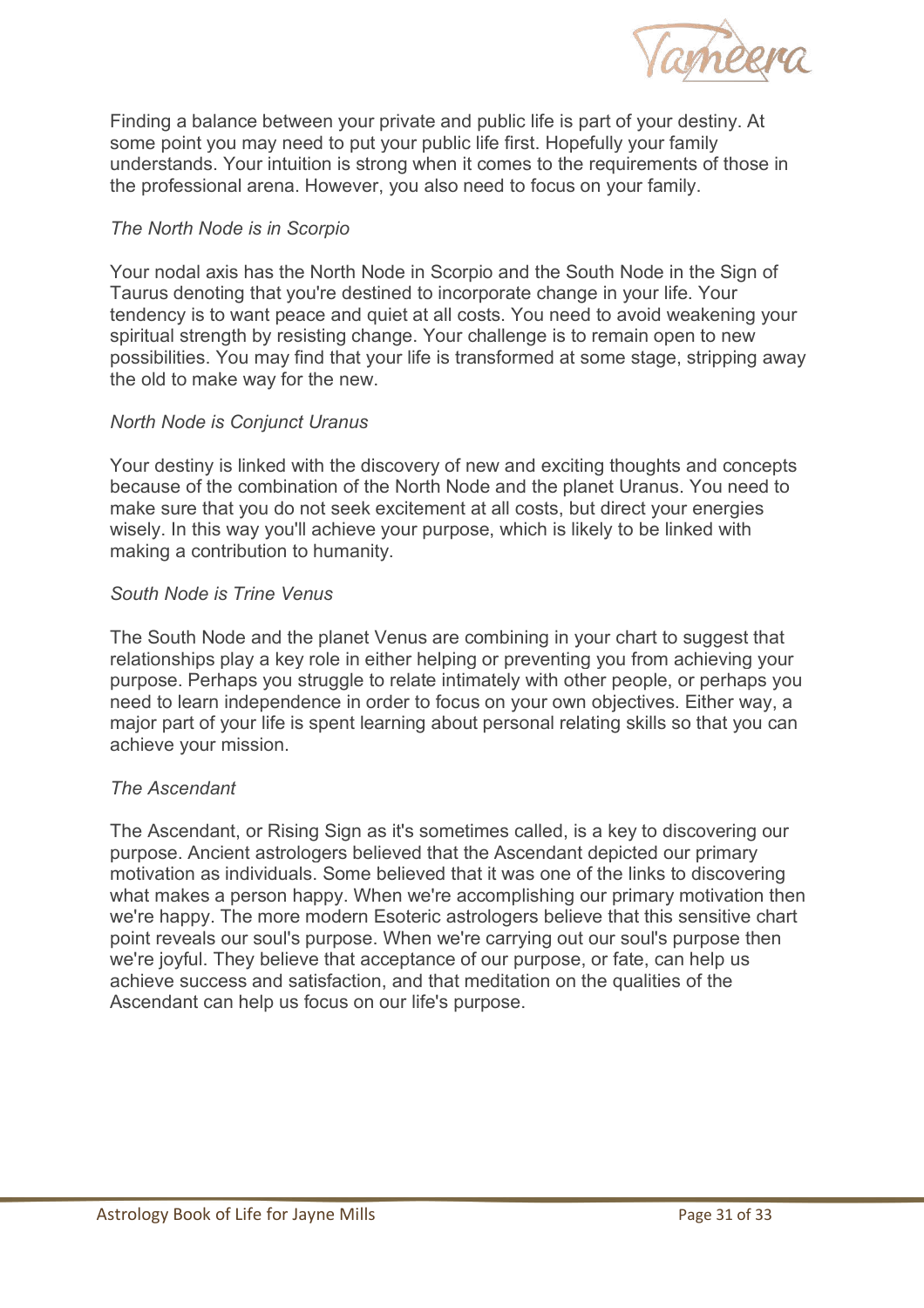

# *The Ascendant is in Aquarius*

The Sign of Aquarius is considered "masculine" by Ancient astrologers suggesting that you're more likely to actively seek your purpose in life, taking the initiative rather than waiting until circumstances are comfortable. Aquarius is also a Fixed Sign denoting fixity of purpose, resolution, self-reliance and independence.

You're gregarious and unconventional, original and objective. You're independent, and yet your purpose and fate are strongly linked with your friends and associates, and groups of people. Your associates can either help or hinder you achieve your purpose, depending on how quickly you learn to assert yourself. You're usually a good judge of character, but need to learn to trust your instincts.

If you're not careful you can be easily distracted from your purpose by your friends and social engagements. Once you've learned to trust your own intuition, and to blend this with your highly-intelligent nature, then you can channel your resources into your true purpose. It's unlikely that you'll be interested in pursuing a demanding intimate relationship, preferring the single lifestyle. If other influences in your chart indicate that a relationship is important, then you're likely to seek one that gives you plenty of freedom to pursue your goals. Your purpose may be linked with humanitarian causes, or with scientific, mathematical or metaphysical groups or pursuits. It's also possible that you're interested in logical ideals.

In Esoteric astrology the Sign of Aquarius is linked with service to humanity, meaning that your purpose is to improve the conditions of humanity, through your own individual efforts. This could range from working as a cleaner, to working for an environmental or political group, to becoming a political leader. The onus is on you to find an avenue through which to serve the world. Your purpose is connected to humbly directing your services for the benefit of others.